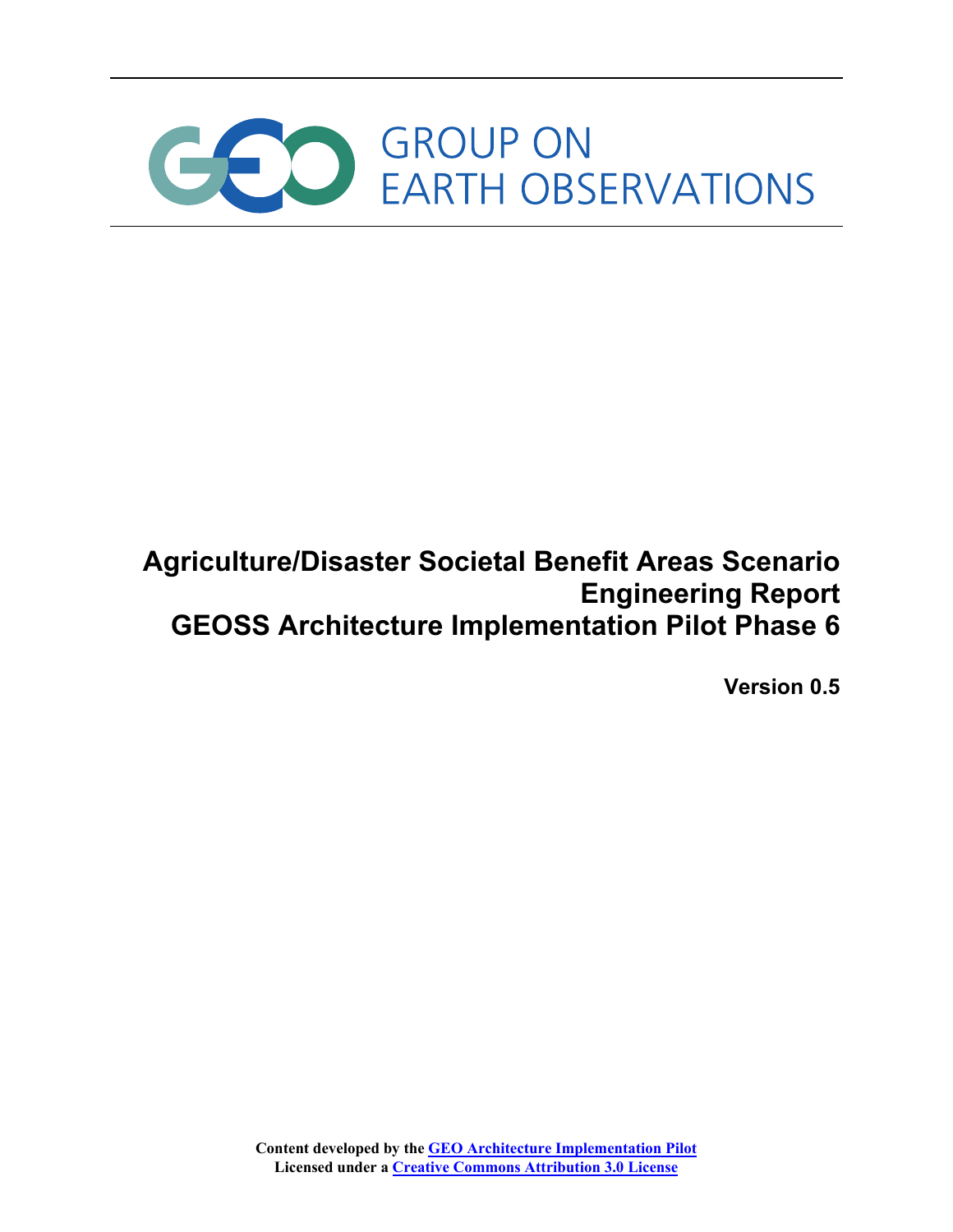| GEO Architecture Implementation Pilot, Phase 6   | Version:          |
|--------------------------------------------------|-------------------|
| Agriculture/Disaster Scenario Engineering Report | Date: $08/Mar/14$ |

# **Revision History**

| <b>Version</b> | Date         | <b>Editor and</b><br>Content<br>providers | <b>Comments</b>      |
|----------------|--------------|-------------------------------------------|----------------------|
| 0.1            | $22$ /Feb/14 | Liping Di                                 | Initial draft        |
|                |              | Eugene Yu                                 |                      |
| 0.5            | 05/Mar/14    | Liping Di                                 | First complete draft |
|                |              | Eugene Yu                                 |                      |

# **Document Contact Information**

# If you have questions or comments regarding this document, you can contact:

| <b>Name</b> | Organization                  | <b>Contact Information</b>           |
|-------------|-------------------------------|--------------------------------------|
| Liping Di   | George Mason University/CSISS | $ldi(\partial gmu.edu 703-993-6114)$ |
| Eugene Yu   | George Mason University/CSISS | gyu@gmu.edu 703-993-6116             |
|             |                               |                                      |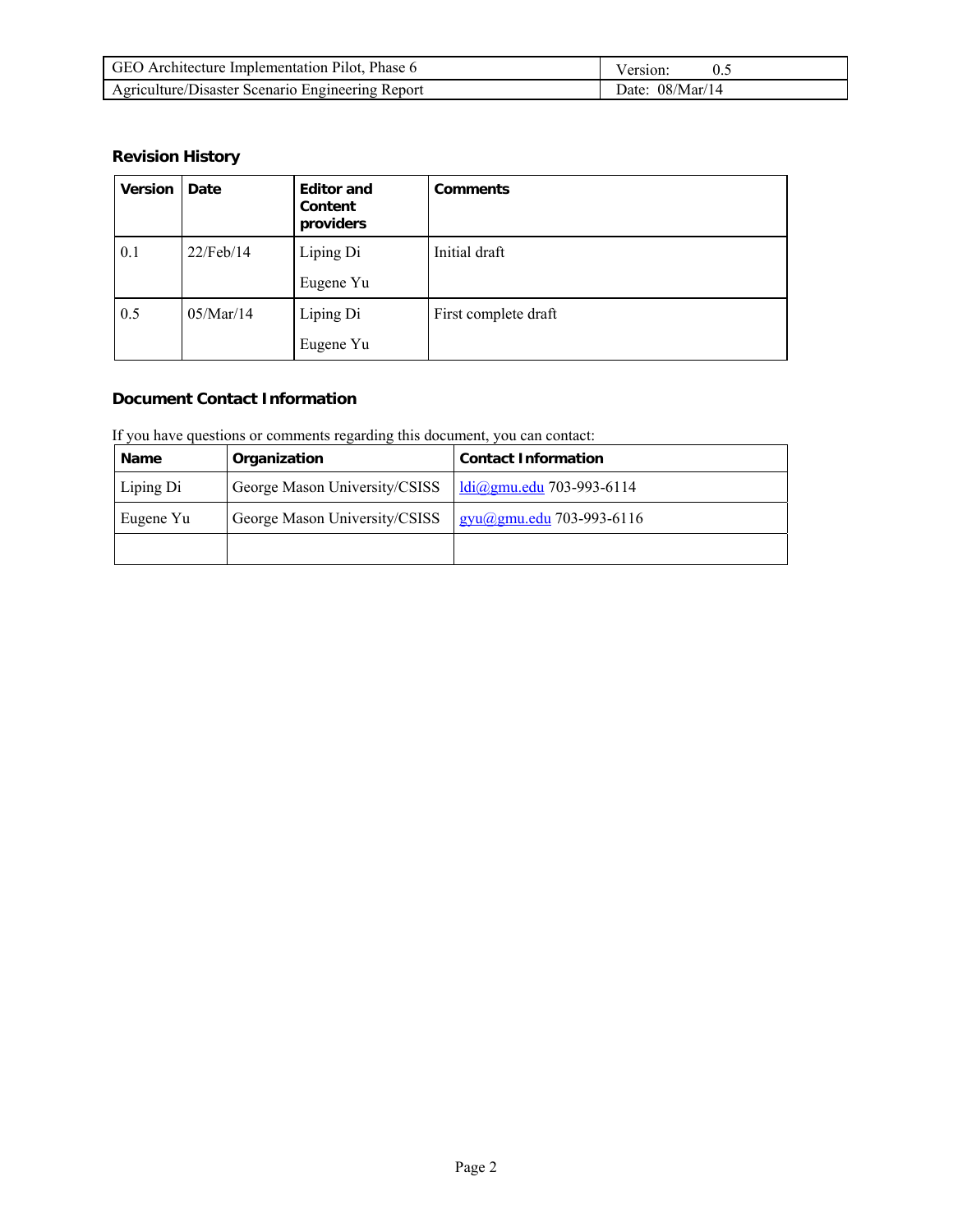| GEO Architecture Implementation Pilot, Phase 6   | Version:          |
|--------------------------------------------------|-------------------|
| Agriculture/Disaster Scenario Engineering Report | Date: $08/Mar/14$ |

# **Table of Contents**

| 1. | Introduction                                                                             | 4              |
|----|------------------------------------------------------------------------------------------|----------------|
|    | 1.1<br>Scope of this document                                                            | $\overline{4}$ |
|    | <b>GEOSS AIP</b><br>1.2                                                                  | $\overline{4}$ |
|    | 1.3<br>Summary of SBA development                                                        | $\overline{4}$ |
|    | 1.4<br>Future work                                                                       | $\overline{4}$ |
| 2. | Community SBA Objectives                                                                 | 4              |
| 3. | Scenario: Global Agricultural Drought Monitoring and Forecasting                         | 5              |
|    | 3.1<br>Actors                                                                            | 5              |
|    | 3.2<br>Context and pre-conditions                                                        | 6              |
|    | Scenario Events<br>3.3                                                                   | 6              |
|    | Post-Conditions<br>3.4                                                                   | $\,$ 8 $\,$    |
|    | 3.5<br><b>Special Requirements</b>                                                       | 8              |
| 4. | Scenario: Remote Sensing Based Flood Crop Loss Assessment                                | 8              |
|    | 4.1<br>Actors                                                                            | 8              |
|    | 4.2<br>Context and pre-conditions                                                        | 9              |
|    | Scenario Events<br>4.3                                                                   | 10             |
|    | Post-Conditions<br>4.4                                                                   | 13             |
|    | <b>Special Requirements</b><br>4.5                                                       | 13             |
| 5. | System Model of the Scenario                                                             | 13             |
|    | 5.1<br>Context Diagram                                                                   | 13             |
|    | <b>Enterprise Specification Diagram</b><br>5.2                                           | 14             |
|    | <b>Enterprise Activity Diagrams</b><br>5.3                                               | 15             |
|    | <b>Information View</b><br>5.4                                                           | 16             |
|    | 5.5<br>Computational View                                                                | 16             |
| 6. | Use Cases                                                                                | 17             |
|    | 6.1<br>AIP Engineering Use Cases                                                         | 17             |
|    | <b>Specialized Use Cases</b><br>6.2                                                      | 20             |
|    | 6.2.1 SUC1 Using CropScape Cropland Data Layer                                           | 20             |
|    | 6.2.2 SUC2 Using DEM Explorer                                                            | 21             |
|    | SUC3 Using GADMFS Global Agricultural Drought Monitoring and Forecasting System<br>6.2.3 | 22             |
|    | 6.2.4 SUC4 VegScape Crop Condition Explorer                                              | 23             |
|    | 6.2.5 SUC5 RF-CLASS Portal                                                               | 23             |
| 7. | Implementation                                                                           | 24             |
|    | Deployed Components<br>7.1                                                               | 24             |
|    | <b>Interoperability Arrangements</b><br>7.2                                              | 25             |
|    | Use of the GCI<br>7.3                                                                    | 25             |
|    | 7.4<br>Demonstrations                                                                    | 26             |
|    | Future plans for deployment<br>7.5                                                       | 26             |
| 8. | References                                                                               | 26             |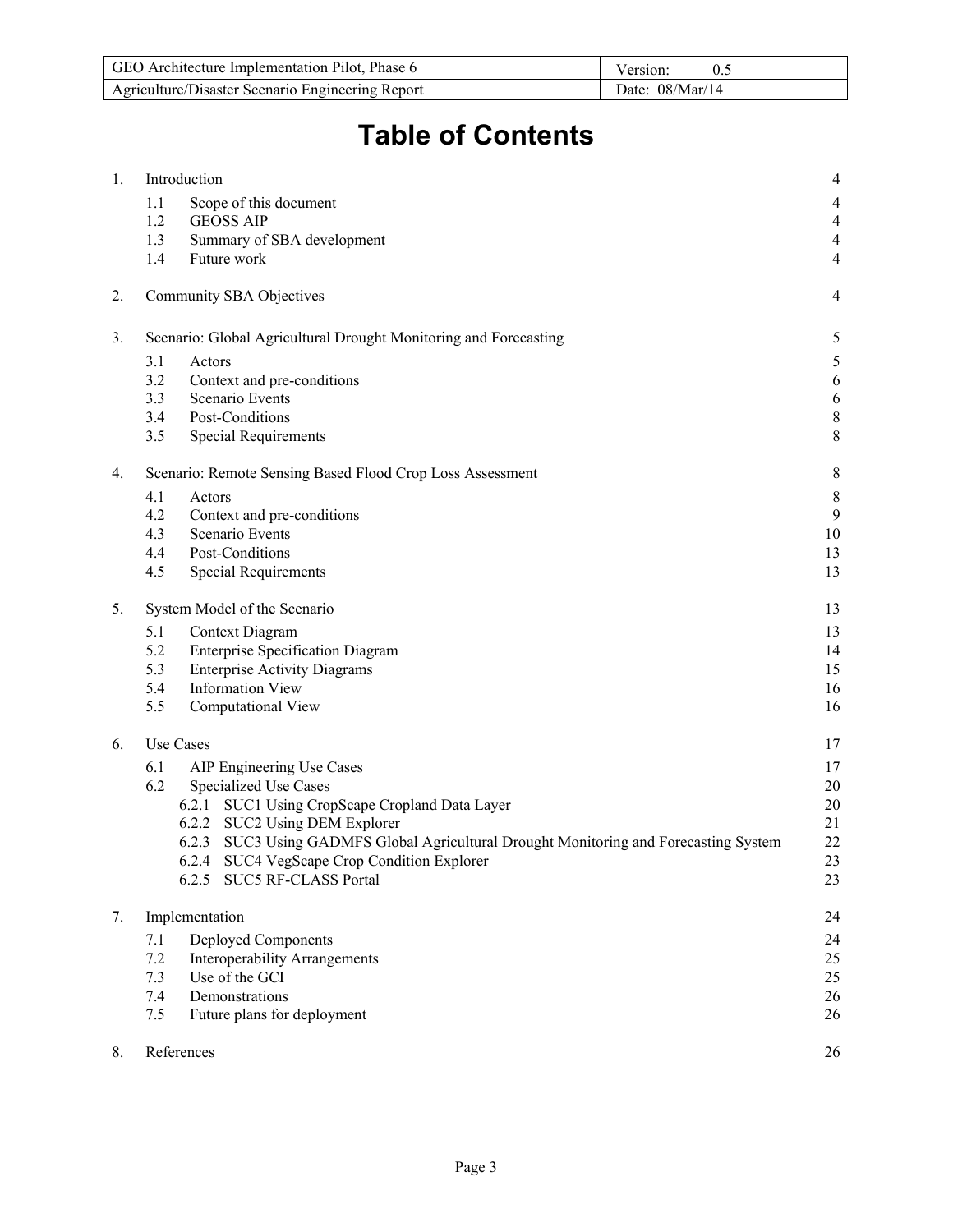| GEO Architecture Implementation Pilot. Phase 6   | Version:          |
|--------------------------------------------------|-------------------|
| Agriculture/Disaster Scenario Engineering Report | Date: $08/Mar/14$ |

# **Agriculture/Disaster Societal Benefit AreaScenario**

# **1. Introduction**

### **1.1 Scope of this document**

This document captures the demonstration work and scenarios in the combined Agricultural Societal Benefit Area (SBA) and Disaster SBA during GEOSS AIP Phase 6. In this phase, two disaster applications have been demonstrated. One is the remote-sensing-based flood crop loss assessment. Another is global drought monitoring based vegetation indices. The application portals are an aggregation or mashup of functions or Web services by reusing standard OGC-compliant Web services.

Both portals have been registered into the GEOSS Component and Service Registry (CSR) () hosted and maintained at the Center for Spatial Information Science and Systems, George Mason University. It is harvested by GEOSS Clearinghouse. These portals can be searched through GeoPortal.

### **1.2 GEOSS AIP**

The GEOSS Architecture Implementation Pilot (AIP) task develops process and infrastructure components for the GCI and the broader GEOSS architecture as a means of coordinating cross-disciplinary interoperability deployment. The AIP Task provides phased delivery of components to GEOSS operations, with each phase consisting of: architecture refinement based on user interactions; component deployment and interoperability testing; and SBAfocused demonstrations. An international collaboration enabled the use of GeoLabel to better manage and visualize metadata and quality of service for the Global Agricultural Drought Web services.

This Engineering Report (ER) is a key result of the sixth phase of AIP. AIP-6 was conducted from May 2013 January 2014. A separate ER describes the overall process and results of AIP-6 and thereby provides a context for this Community SBA ER.

#### **1.3 Summary of SBA development**

This phase develops and enhances a Remote-Sensing-based flood crop assessment. With the monitor, the following are specific products to be produced routinely and operationally using time series satellite observations:

- (1) Remote-sensing-based flood-induced crop loss assessment geospatial community portal
- (2) Global agricultural drought monitoring

#### **1.4 Future work**

The following are to be explored in future phases:

- (1) Crowd source is thriving in many sectors. It can be also helpful in growing ideas surround a community like crop condition and disaster monitoring. Added information channel from people report and information injection in field would help in validating and enhancing the accuracy of disaster assessment in timely fashion while providing decision support.
- (2) Agricultural disaster generally affects a large area. It requires the handling of extremely large volume of data. Efficiency on large data handling is one of the performance areas to be studied. In the cloud or cyberinfrastructure environment, efficient balancing on transportation of data, information product, and/or workflows (programs/algorithms) may be examined to seek best timely performance.

# **2. Community SBA Objectives**

Disasters affect all sectors. Agriculture is not immune to disasters. The damage to agriculture is often large scale. At different stages of a disaster, different type of information is expected. In pre-disaster, forecasting of imminent disasters and their likelihood would help in preparing for disasters. During disaster, distribution and degree of disaster damage are crucial for efficient allocating resources and providing needed aids in emergency response. After disaster, the recovery and related decision requires information about area and degree of damage and their sustaining effect.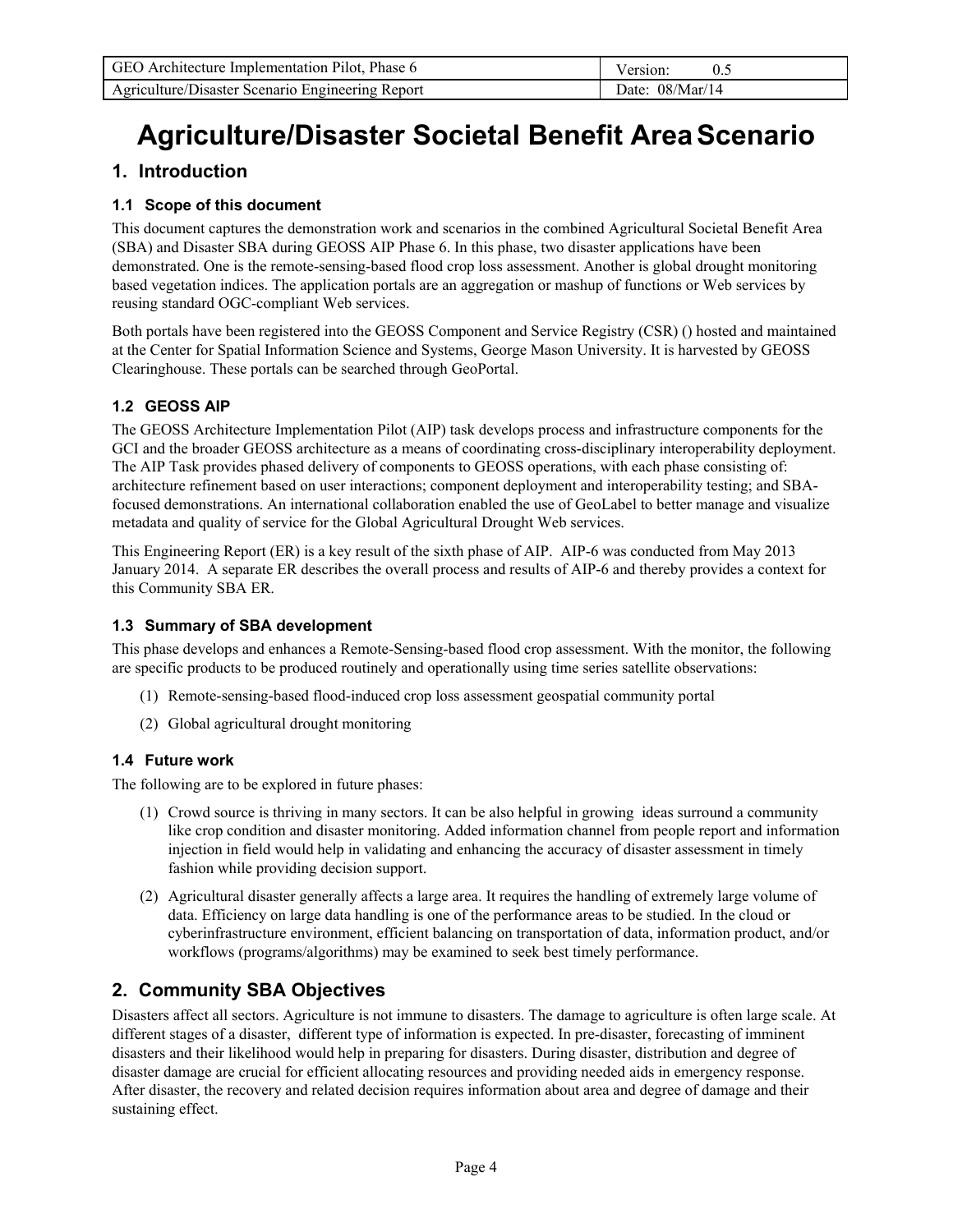| GEO Architecture Implementation Pilot, Phase 6   | Version <sup>-</sup> |
|--------------------------------------------------|----------------------|
| Agriculture/Disaster Scenario Engineering Report | Date: $08/Mar/14$    |

In the phase, the community united together to focus on two scenarios: post-flood crop loss assessment and pre- and during drought agricultural drought monitoring. Earth Observations have been proved to be efficient technologies to monitor land cover and land use at large area. They are efficient in monitoring vegetation conditions (specifically crop monitoring for agriculture). The damage of crop due to disasters, like flooding and drought, can be estimated or monitored through monitoring their health indices derived from Earth Observations. Earth Observations used in the two scenarios are mainly observations and products from Moderate Resolution Imaging Spectroradiometer (MODIS). Moderate resolution allows the quick monitoring and mapping of disaster and their severity in a manageable time while accuracy and performance are desirable with current technology.

Community information sharing and exchange is important to collaborate around a specific task that require synergy from different fields. In modern Web environment with maturing cyberinfrastructure, geospatial processing and data have been migrating into online cyberinfrastructure. Interoperation between different components and services is required to maximize the information sharing and exchange in times of disasters, to make better and proper decision to mediate the damage of disasters. Open standard and specifications are the backbone to allow such open interoperation among different venders, facilities, and institutions. Well-recognized OGC geospatial specifications and ISO/TC 211 standards are selected to support such interoperations in this phase.

The following are questions and study themes facing agricultural/disaster communities. Therefore, they are deemed as the major focus of demonstration and collaboration during this phase.

- (1) How to efficiently use open standards and specifications to enable the extensive interoperation in supporting decisions for pre-, during, and post-disaster planning, preparation, responding, and assessment?
- (2) How to better enable discovery, access, and updating of metadata and quality of service to meet user requirements?

# **3. Scenario: Global Agricultural Drought Monitoring and Forecasting**

# **3.1 Actors**

The actors can be grouped into several groups.

# **Table 1. Actors for the Global Agricultural Drought Monitoring and Forecasting**

| Name                                    | Description                                                                                                                                                                                                      | Examples                                                          |
|-----------------------------------------|------------------------------------------------------------------------------------------------------------------------------------------------------------------------------------------------------------------|-------------------------------------------------------------------|
| Farmers                                 | Producers of crops that may be affected by agricultural<br>drought.                                                                                                                                              | Corn farm, soybean farm, rice farm                                |
| Risk analyst                            | These are end users who need information on disasters<br>like agricultural drought to determine risks and/or<br>insurance policy in agricultural production.                                                     | Agricultural insurance policy risk<br>analyst                     |
| Agricultural<br>Drought Policy<br>Maker | These are end users who need information on agricultural<br>drought estimate to make macro policy to respond to<br>agricultural drought at national level or even international<br>level.                        | USDA, FAO                                                         |
| Integrated<br>Desktop Client            | These are software package or desktop application that<br>connects to the agricultural drought information<br>system/server through interoperable, standard interfaces<br>and application programming interface. | ArcGIS, SAP, Quantum GIS,<br><b>PYXIS</b>                         |
| <b>Business Logic</b><br>Middleware     | These are middleware or Web services that interact with<br>the agricultural drought information system/server for<br>accessing and retrieving information dynamically.                                           | Agricultural Drought Planning Web<br>services                     |
| Agricultural<br>Drought                 | These are the modelers that produce the useful agricultural                                                                                                                                                      | Agricultural drought analyst,<br>Agricultural drought forecaster, |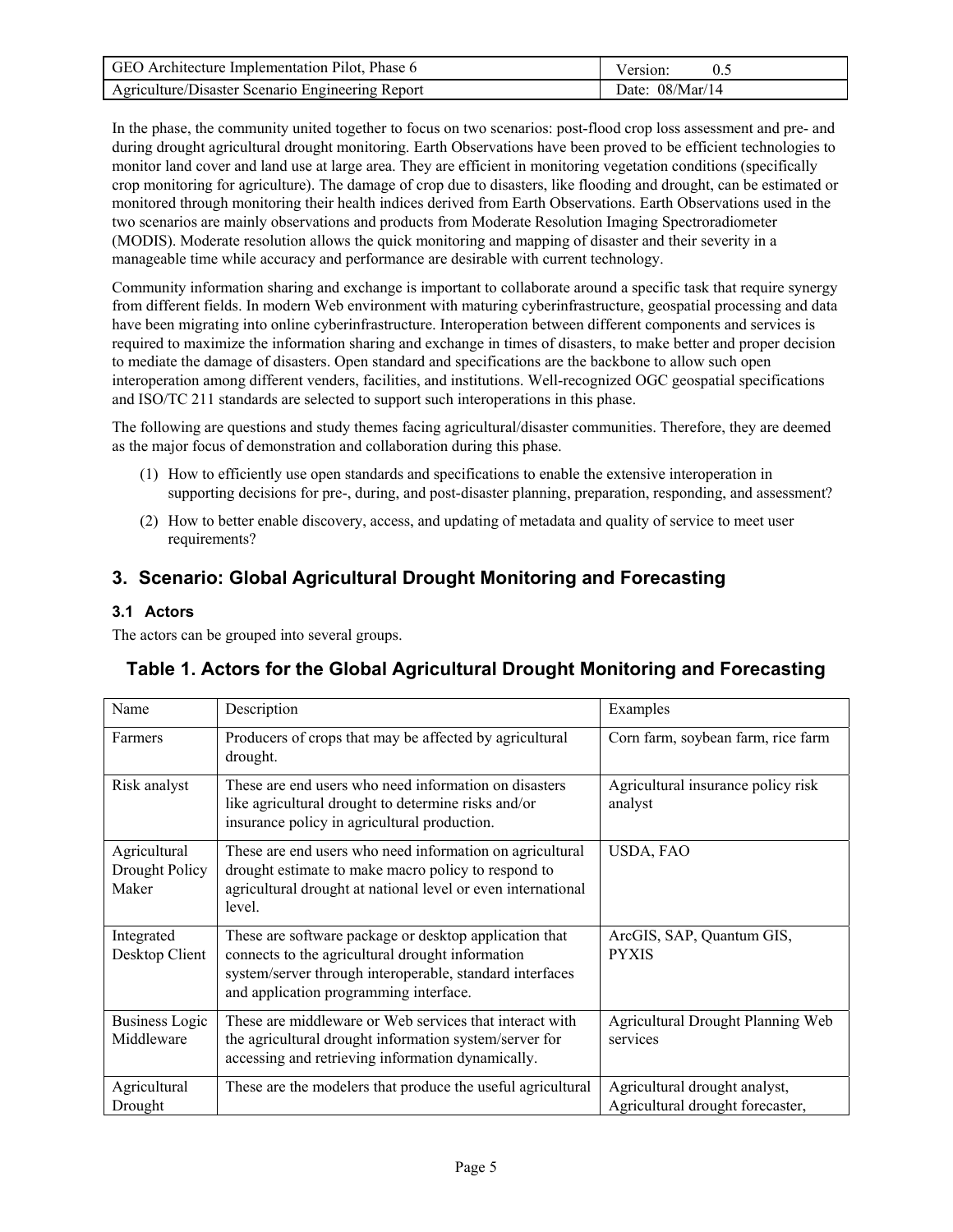| GEO Architecture Implementation Pilot, Phase 6   | Version:          |
|--------------------------------------------------|-------------------|
| Agriculture/Disaster Scenario Engineering Report | Date: $08/Mar/14$ |

| Information<br>Producer                              | drought information.                                                        | Meteorologist, Climatologist                           |
|------------------------------------------------------|-----------------------------------------------------------------------------|--------------------------------------------------------|
| Web Service<br>and Server<br>System<br>Administrator | These are administrators who maintain the daily operation<br>of the system. | Web administrator, Information<br>Technology Help Desk |
| Earth<br>Observation<br>Data Provider                | Producer of the raw Earth Observations and their derived<br>products.       | NASA, ESA                                              |

### **3.2 Context and pre-conditions**

The use cases will show ability to produce agricultural drought information and risk warning with live feed from EEO data and how decision makers use the agricultural drought information and forecasting for preparation and planning to counter agricultural drought disasters and mitigate its damage.

A portal to aggregate agricultural drought information is developed and implemented. The portal is be based on Earth Observations. It also provide mechanism to support updating and reviewing Quality of Service. The following list the pre-conditions for the system to be running:

- **Earth Observation**: Earth observation is the base for the system to derive information in real-time or nearreal-time. These EO data are primarily MODIS and its derived products including surface reflectance and vegetation index.
- **Vegetation Index**: This is a level 3 product from MODIS. It is the base to 8-day/16-day Vegetation Condition Index (VCI) and other indices.

The portal supports the collaboration with different agencies in the world. The following lists the aspects of collaboration.

- **Data sharing**: Geographically, EO data will be shared and used in the monitoring system.
- **Web Processing Services**: Agricultural drought indices, such as VCI and drought levels, are the basic indices derived from MODIS product - NDVI. The Web Processing Service to derive these indices and other crop monitoring models can be re-used by different regional systems to derive the intermediate products.
- **•** Portals: Portals can be accessed worldwide. The crop monitoring results can be shared worldwide.

#### **3.3 Scenario Events**

Scenario events are listed in Table 2 that covers all the steps in deriving the agricultural drought and eventually arriving at the final decision on preparation for agricultural drought risks.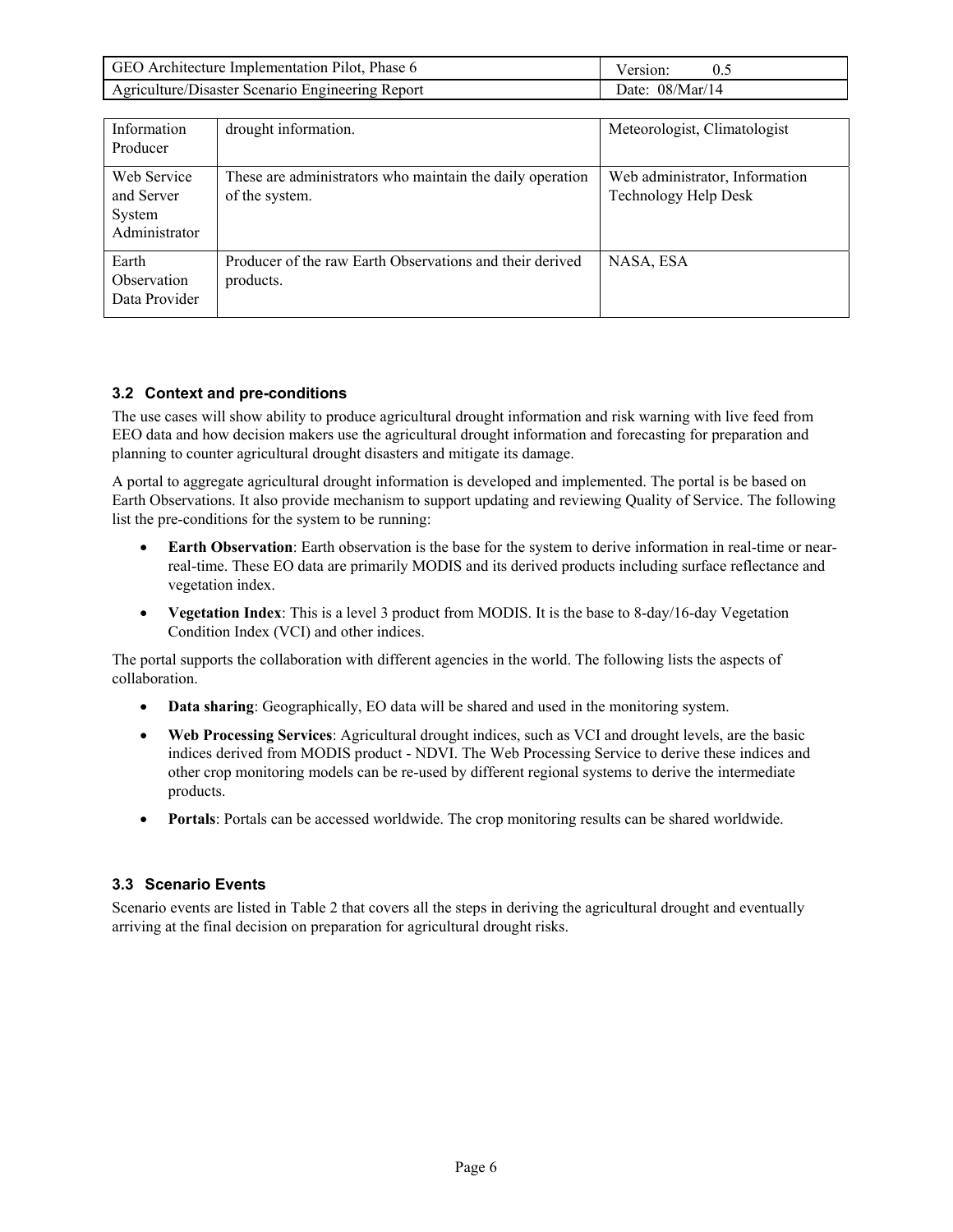| GEO Architecture Implementation Pilot, Phase 6   | Version:          |
|--------------------------------------------------|-------------------|
| Agriculture/Disaster Scenario Engineering Report | Date: $08/Mar/14$ |

# **Table 2 – Steps in the Agriculture EO-based Crop Condition Monitor Scenario**

| <b>Step</b>      | <b>Description</b>                                                                                                                                                                                                                                                                                 | <b>Trans. Tech</b>                                        | <b>Specialized</b>              |
|------------------|----------------------------------------------------------------------------------------------------------------------------------------------------------------------------------------------------------------------------------------------------------------------------------------------------|-----------------------------------------------------------|---------------------------------|
|                  |                                                                                                                                                                                                                                                                                                    | <b>Use Case</b>                                           | <b>Use Case</b>                 |
| $\boldsymbol{0}$ | Set up and configure the Global Agricultural Drought<br>Monitoring and Forecasting System (GADMFS). This<br>involves configuration of data sources, especially those data<br>sources from Earth Observations for real-time or near-real-<br>time automatically triggering of processing processes. | A2. Access<br>files<br>(new)                              |                                 |
| $\mathbf{1}$     | Search GEO-Portal for data resources, including MODIS<br>Vegetation Index Products, and administrative boundaries                                                                                                                                                                                  | D1. Search for<br>Resources<br>$(AIP-3 ER: 4)$            |                                 |
| 2                | Download and access data discovered through GEO-Portal                                                                                                                                                                                                                                             | A3. Access<br>data via<br>services<br>$(AIP-3 ER:$<br>5&6 |                                 |
| 2.1              | MODIFS 16-day NDVI data download                                                                                                                                                                                                                                                                   | A2. Access<br>files<br>(new)                              |                                 |
| 2.3              | Administrative boundaries WFS                                                                                                                                                                                                                                                                      | A3. Access<br>data via<br>services<br>$(AIP-3 ER:$<br>5&6 |                                 |
| $\overline{3}$   | VCI WPS calculates the VCI on 16-day NDVI                                                                                                                                                                                                                                                          | W1. Execute<br>Processing<br>Service<br>$(AIP-3 ER: 11)$  |                                 |
| $\overline{4}$   | Register 16-day VCI in GEOSS CSR                                                                                                                                                                                                                                                                   | P1. Register<br>Resources<br>$(AIP-3 ER: 1)$              |                                 |
| 5                | VCI WPS calculates the drought risk level on 16-day VCI                                                                                                                                                                                                                                            | W1. Execute<br>Processing<br>Service<br>$(AIP-3 ER: 11)$  |                                 |
| 5.1              | Register bi-weekly agricultural drought product in GEOSS<br><b>CSR</b>                                                                                                                                                                                                                             | P1. Register<br>Resources<br>$(AIP-3 ER: 1)$              |                                 |
| 5.2              | Register GADMFS Portal GEOSS CSR                                                                                                                                                                                                                                                                   | P1. Register<br>Resources<br>$(AIP-3 ER: 1)$              |                                 |
| $\tau$           | Interactively discovery and access of selective information<br>from the Portal                                                                                                                                                                                                                     | D5. Launch<br>Enabler App<br>$(AIP-4)$                    | SUC3<br><b>GADMFS</b><br>Portal |
| 7.1              | VCI data access via WCS                                                                                                                                                                                                                                                                            | A3. Access<br>data via<br>services<br>$(AIP-3 ER:$<br>5&6 |                                 |
| 7.2              | VCI data access via WMS                                                                                                                                                                                                                                                                            | A1. Web<br>Mapping                                        |                                 |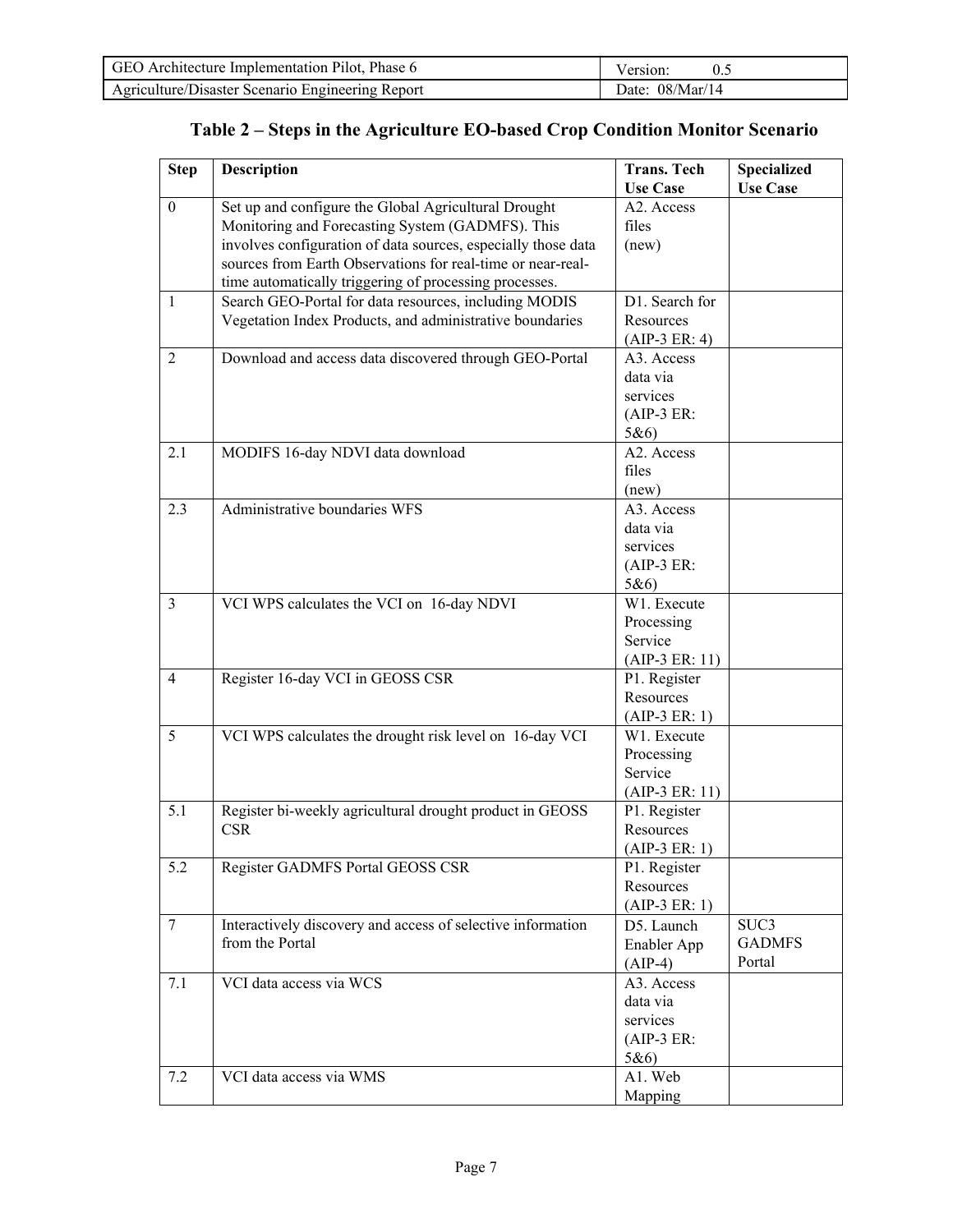| GEO Architecture Implementation Pilot, Phase 6   | Version:          |
|--------------------------------------------------|-------------------|
| Agriculture/Disaster Scenario Engineering Report | Date: $08/Mar/14$ |

|     |                                                             | (new)                   |                  |
|-----|-------------------------------------------------------------|-------------------------|------------------|
| 7.3 | Agricultural Drought level virtual WCS                      | A <sub>3</sub> . Access |                  |
|     |                                                             | data via                |                  |
|     |                                                             | services                |                  |
|     |                                                             | $(AIP-3 ER:$            |                  |
|     |                                                             | 5&6                     |                  |
| 7.4 | Agricultural drought level virtual WMS access               | A <sub>1</sub> . Web    |                  |
|     |                                                             | Mapping                 |                  |
|     |                                                             | (new)                   |                  |
| 7.5 | Visualizing data in preferred clients, such as Google Earth | D5. Launch              |                  |
|     |                                                             | Enabler App             |                  |
|     |                                                             | $(AIP-4)$               |                  |
| 8   | Statistical summarization and graphic generation for user's | D5. Launch              | SUC <sub>3</sub> |
|     | interest dataset geospatially                               | Enabler App             | <b>GADMES</b>    |
|     |                                                             | $(AIP-4)$               | Portal           |

#### **3.4 Post-Conditions**

New MODIS NDVI data source will trigger the workflow to generate the intermediate VCI products and agricultural drought risk map. Mainly, the following products will be updated when new NDVI data are available.

- (1) Daily vegetation critical index (VCI)
- (2) Agricultural drought classification

#### **3.5 Special Requirements**

The scenario is a general one with decision making related to agricultural drought. All components and services are made available through standard geospatial Web services. This opens an array of opportunities and flexibilities for users to use their preferred tools and clients as long as the client software is standard-aware. User can choose their preferred tools. The decision on which tool to be used would be up to end users.

Data and services produced in the community are encouraged to be released in both WCS and WMS. In other words, release of data should be open. This may be difficult in some cases when the production units are not able to share the data in great details due to policy and privacy constraints. In such cases, aggregated data may be released and shared.

# **4. Scenario: Remote Sensing Based Flood Crop Loss Assessment**

#### **4.1 Actors**

The actors can be grouped into several groups.

# **Table 3. Actors for the Earth Observation Based Crop Condition Monitor**

| Name                   | Description                                                                                                                                             | Examples                                       |
|------------------------|---------------------------------------------------------------------------------------------------------------------------------------------------------|------------------------------------------------|
| Policy risk<br>analyst | These are end users who need information on flood risk<br>and their potential crop damage to determine insurance<br>rating for given agricultural area. | Crop Insurer, Crop Insurance Policy<br>Analyst |
| Agricultural           | These are end users who need information on flood risk                                                                                                  | USDA, USDA Risk Management                     |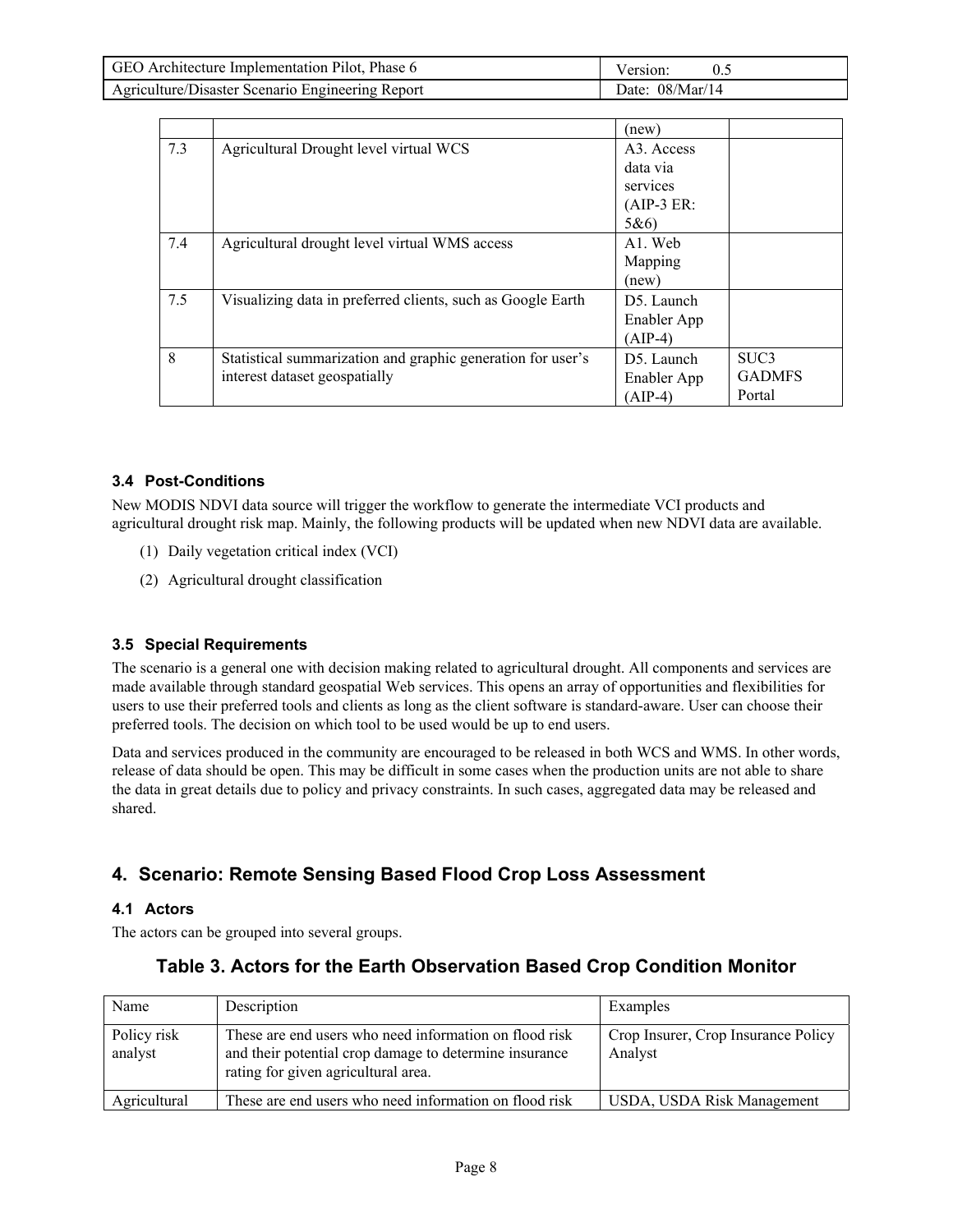| GEO Architecture Implementation Pilot, Phase 6   | Version:          |
|--------------------------------------------------|-------------------|
| Agriculture/Disaster Scenario Engineering Report | Date: $08/Mar/14$ |

| Insurance<br>Policy Maker                            | and potential crop loss to make macro policy to guide<br>agricultural insurance policy at state level or national<br>level                                                                               | Agency                                                     |
|------------------------------------------------------|----------------------------------------------------------------------------------------------------------------------------------------------------------------------------------------------------------|------------------------------------------------------------|
| Integrated<br>Desktop Client                         | These are software package or desktop application that<br>connects to the agricultural information system/server<br>through interoperable, standard interfaces and application<br>programming interface. | ArcGIS, SAP, Quantum GIS,<br><b>PYXIS</b>                  |
| <b>Business Logic</b><br>Middleware                  | These are middleware or Web services that interact with<br>the agricultural information system/server for accessing<br>and retrieving information dynamically.                                           | Flood Risk Assessment Web<br>services                      |
| Crop<br>Information<br>Producer                      | These are the modelers that produce the useful crop<br>information                                                                                                                                       | Crop modeler, Crop analyst,<br>Statistician, Image Analyst |
| Web Service<br>and Server<br>System<br>Administrator | These are administrators who maintain the daily operation<br>of the system.                                                                                                                              | Web administrator, Information<br>Technology Help Desk     |
| Earth<br>Observation<br>Data Provider                | Producer of the raw Earth Observations and their derived<br>products.                                                                                                                                    | NASA, ESA                                                  |

#### **4.2 Context and pre-conditions**

The use cases will show ability to integrate multiple EO data and Social economic data for post-flood crop loss assessment to support decision making in flood risk management and crop insurance policy.

The Portal will be based on Earth Observations. The following list the pre-conditions for the system to be running:

- **Earth Observation**: Earth observation is the base for the system to derive information in real-time or nearreal-time. The primary EO data are MODIS.
- **Surface Reflectance**: This is a level 3 product from the EO. It is the base to calculate daily NDVI, VCI, RMVCI, MVCI, and other indices.
- Cropland Data Layer (CDL): These are accurate crop area maps. They may be derived from very high resolution satellite images, such as SPOT, AWiFS. They may also be based on survey.

The Portal demonstrate the aspects of collaboration.

- **Data sharing**: Geographically, EO data will be shared and used in the monitoring system.
- **Web Processing Services**: Vegetation indices, such as NDVI and VCI, are the basic indices derived from EO. The Web Processing Service to derive these indices and other crop monitoring models can be re-used by different regional systems to derive the intermediate products. Crop condition profiles are generated onthe-fly by crop condition profile generator WPS process.
- **Portals**: Portals can be accessed worldwide. The flood crop loss assessment decision support tool and their results can be shared worldwide.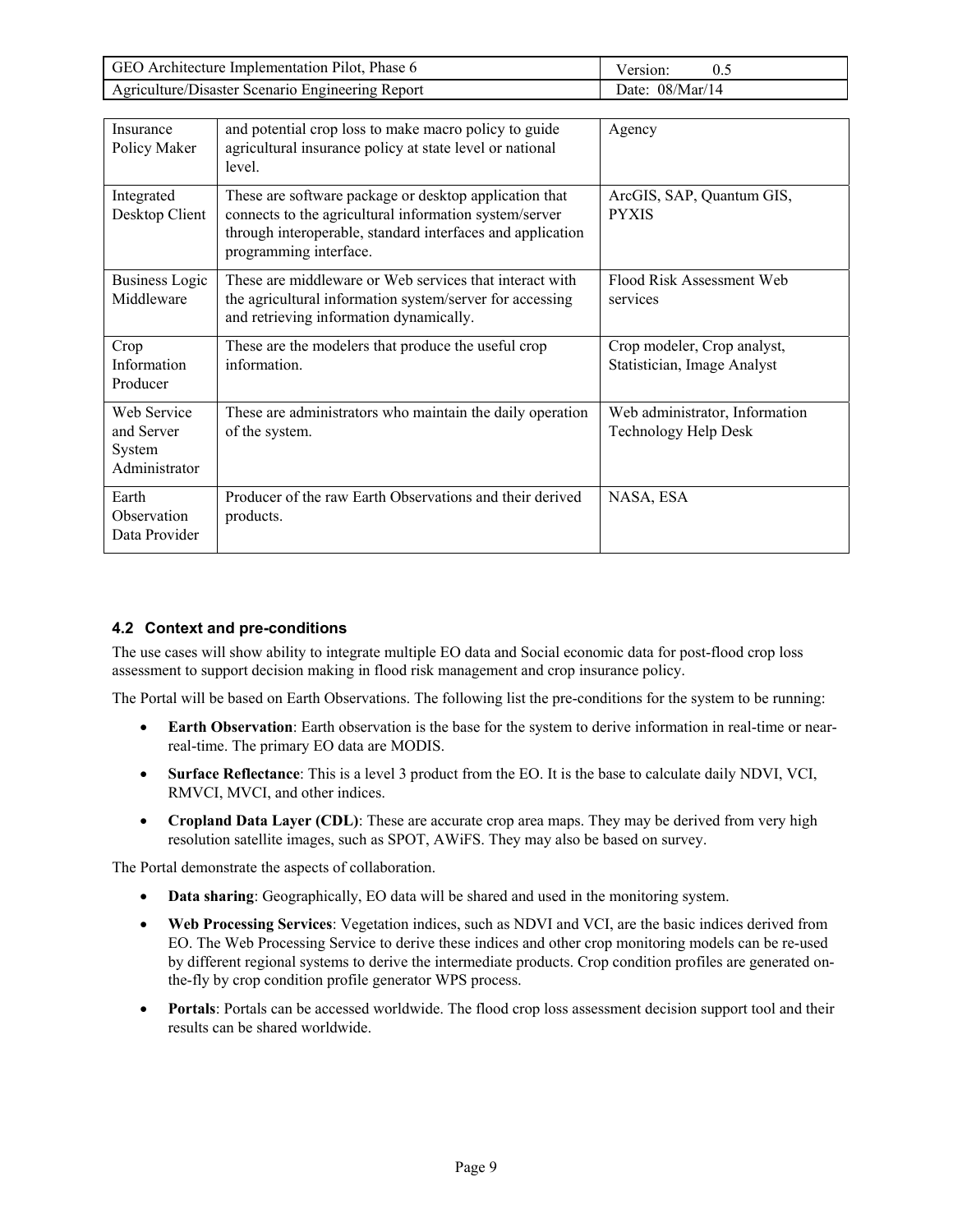| GEO Architecture Implementation Pilot, Phase 6   | Version:        |
|--------------------------------------------------|-----------------|
| Agriculture/Disaster Scenario Engineering Report | Date: 08/Mar/14 |

### **4.3 Scenario Events**

Scenario events are listed in Table 4 that covers all the steps in deriving the crop condition evaluation and eventually arriving at the final evaluation of flood-induced crop loss.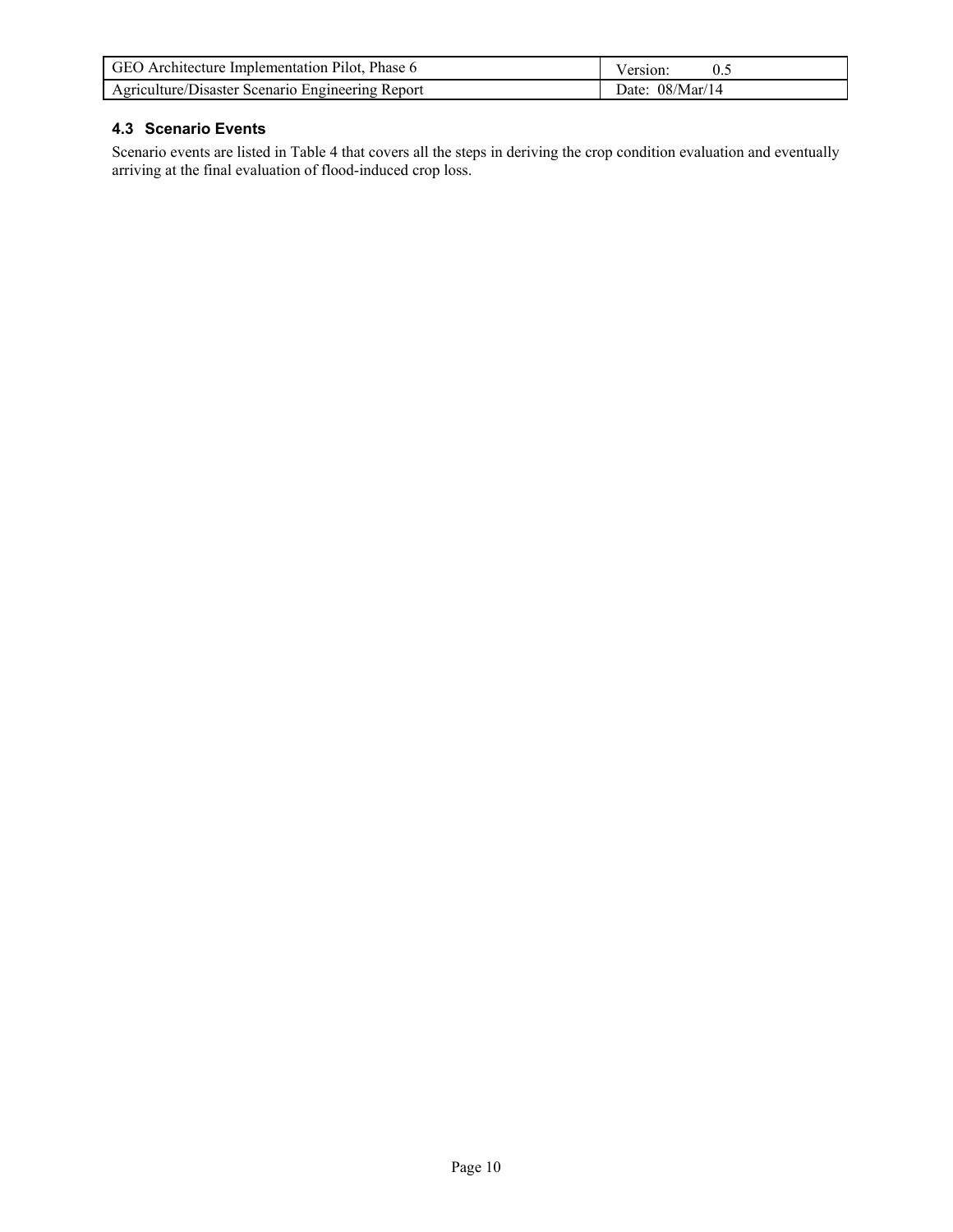| GEO Architecture Implementation Pilot, Phase 6   | Version:          |
|--------------------------------------------------|-------------------|
| Agriculture/Disaster Scenario Engineering Report | Date: $08/Mar/14$ |

| <b>Step</b>      | <b>Description</b>                                                                                                                                                                                                                                                                                                                                  | <b>Trans. Tech</b><br><b>Use Case</b>                     | <b>Specialized</b><br><b>Use Case</b> |
|------------------|-----------------------------------------------------------------------------------------------------------------------------------------------------------------------------------------------------------------------------------------------------------------------------------------------------------------------------------------------------|-----------------------------------------------------------|---------------------------------------|
| $\boldsymbol{0}$ | Set up and configure the Remote-sensing-based flood crop<br>loss assessment (RF-CLASS) system. This involves<br>configuration of data sources, especially those data sources<br>from Earth Observations for real-time or near-real-time<br>automatically triggering of processing processes. Gather CDL<br>and other basic information once a year. | A2. Access<br>files<br>(new)                              |                                       |
| 1                | Search GEO-Portal for data resources, including MODIS<br>Surface Reflectance Products, CDL, and administrative<br>boundaries                                                                                                                                                                                                                        | D1. Search for<br>Resources<br>$(AIP-3 ER: 4)$            |                                       |
| 2                | Download and access data discovered through GEO-Portal                                                                                                                                                                                                                                                                                              | A3. Access<br>data via<br>services<br>$(AIP-3 ER:$<br>5&6 |                                       |
| 2.1              | MODIS Surface Reflectance data download                                                                                                                                                                                                                                                                                                             | A2. Access<br>files<br>(new)                              |                                       |
| 2.2              | CropScape CDL data discovery                                                                                                                                                                                                                                                                                                                        | A3. Access<br>data via<br>services<br>$(AIP-3 ER:$<br>5&6 | SUC1<br>CropScape<br>Portal           |
| 2.3              | Administrative boundaries and agricultural statistical districts<br>(ASD) WFS                                                                                                                                                                                                                                                                       | A3. Access<br>data via<br>services<br>$(AIP-3 ER:$<br>5&6 |                                       |
| $\overline{3}$   | NDVI WPS processes the EO surface reflectance data and<br>calculate daily NDVI.                                                                                                                                                                                                                                                                     | W1. Execute<br>Processing<br>Service<br>$(AIP-3 ER: 11)$  |                                       |
| 3.1              | Register Daily NDVI in GEOSS CSR                                                                                                                                                                                                                                                                                                                    | P1. Register<br>Resources<br>$(AIP-3 ER: 1)$              |                                       |
| 3.2              | Register Weekly NDVI in GEOSS CSR                                                                                                                                                                                                                                                                                                                   | P1. Register<br>Resources<br>$(AIP-3 ER: 1)$              |                                       |
| 3.3              | Register Bi-Weekly NDVI in GEOSS CSR                                                                                                                                                                                                                                                                                                                | P1. Register<br>Resources<br>$(AIP-3 ER: 1)$              |                                       |
| $\overline{4}$   | Maximum value composite WPS to calculate weekly and/or<br>bi-weekly NDVI from daily NDVI.                                                                                                                                                                                                                                                           | W1. Execute<br>Processing<br>Service<br>$(AIP-3 ER: 11)$  |                                       |
| 5 <sup>5</sup>   | VCI WPS calculates the VCI on daily, weekly, and bi-<br>weekly NDVI                                                                                                                                                                                                                                                                                 | W1. Execute<br>Processing<br>Service<br>$(AIP-3 ER: 11)$  |                                       |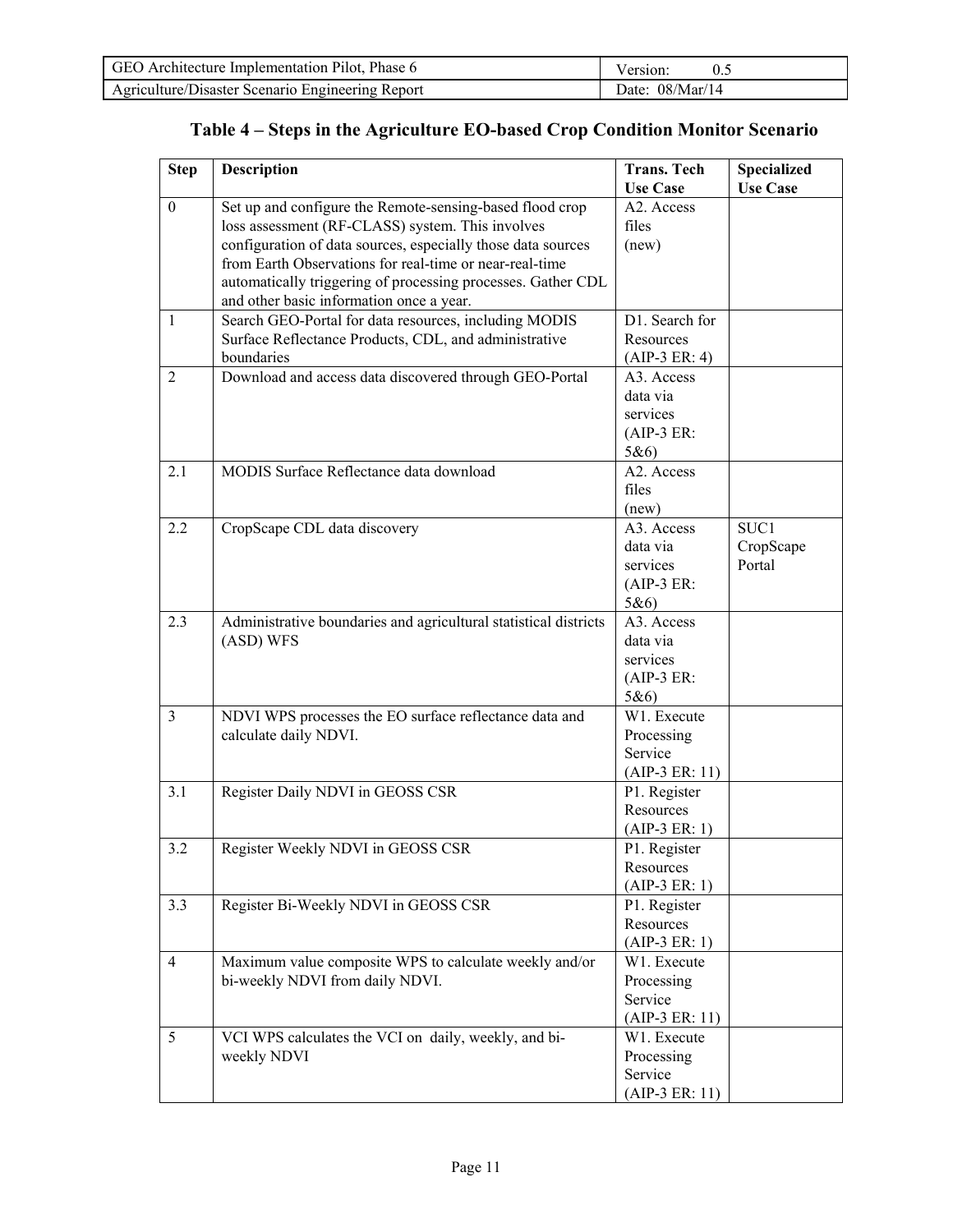| GEO Architecture Implementation Pilot, Phase 6   | Version:          |
|--------------------------------------------------|-------------------|
| Agriculture/Disaster Scenario Engineering Report | Date: $08/Mar/14$ |

| 5.1 | Register weekly VCI in GEOSS CSR                            | P1. Register    |                     |
|-----|-------------------------------------------------------------|-----------------|---------------------|
|     |                                                             | Resources       |                     |
|     |                                                             | $(AIP-3 ER: 1)$ |                     |
| 5.2 | Register bi-weekly VCI in GEOSS CSR                         | P1. Register    |                     |
|     |                                                             | Resources       |                     |
|     |                                                             |                 |                     |
|     |                                                             | $(AIP-3 ER: 1)$ |                     |
| 6   | Register RF-CLASS Portal GEOSS CSR                          | P1. Register    |                     |
|     |                                                             | Resources       |                     |
|     |                                                             | $(AIP-3 ER: 1)$ |                     |
| 7   | Interactively discovery and access of selective information | D5. Launch      | SUC5 RF-            |
|     | from the Portal                                             | Enabler App     | <b>CLASS Portal</b> |
|     |                                                             | $(AIP-4)$       |                     |
| 7.1 | Crop condition data access via WCS                          | A3. Access      |                     |
|     |                                                             | data via        |                     |
|     |                                                             | services        |                     |
|     |                                                             | $(AIP-3 ER:$    |                     |
|     |                                                             |                 |                     |
|     |                                                             | 5&6             |                     |
| 7.2 | Crop condition data access via WMS                          | A1. Web         |                     |
|     |                                                             | Mapping         |                     |
|     |                                                             | (new)           |                     |
| 7.3 | Change ratio to previous year virtual WCS                   | A3. Access      |                     |
|     |                                                             | data via        |                     |
|     |                                                             | services        |                     |
|     |                                                             | $(AIP-3 ER:$    |                     |
|     |                                                             | 5&6             |                     |
| 7.4 | Change ratio to previous year virtual WMS access            | A1. Web         |                     |
|     |                                                             | Mapping         |                     |
|     |                                                             | (new)           |                     |
| 7.5 | Change ratio to median of previous years virtual WCS        | A3. Access      |                     |
|     |                                                             | data via        |                     |
|     |                                                             | services        |                     |
|     |                                                             | $(AIP-3 ER:$    |                     |
|     |                                                             |                 |                     |
|     |                                                             | 5&6             |                     |
| 7.6 | Change ratio to median of previous years virtual WMS        | A1. Web         |                     |
|     |                                                             | Mapping         |                     |
|     |                                                             | (new)           |                     |
| 7.7 | Change ratio between any two year on-demand WCS             | A3. Access      |                     |
|     |                                                             | data via        |                     |
|     |                                                             | services        |                     |
|     |                                                             | $(AIP-3 ER:$    |                     |
|     |                                                             | 5&6             |                     |
| 7.8 | Change ratio between any two year on-demand WMS             | A1. Web         |                     |
|     |                                                             | Mapping         |                     |
|     |                                                             | (new)           |                     |
| 7.9 | Cop condition profile generation on-demand WCS              | A3. Access      |                     |
|     |                                                             | data via        |                     |
|     |                                                             | services        |                     |
|     |                                                             |                 |                     |
|     |                                                             | $(AIP-3 ER:$    |                     |
|     |                                                             | 5&6             |                     |
| 7.9 | Visualizing data in preferred clients, such as Google Earth | D5. Launch      |                     |
|     |                                                             | Enabler App     |                     |
|     |                                                             | $(AIP-4)$       |                     |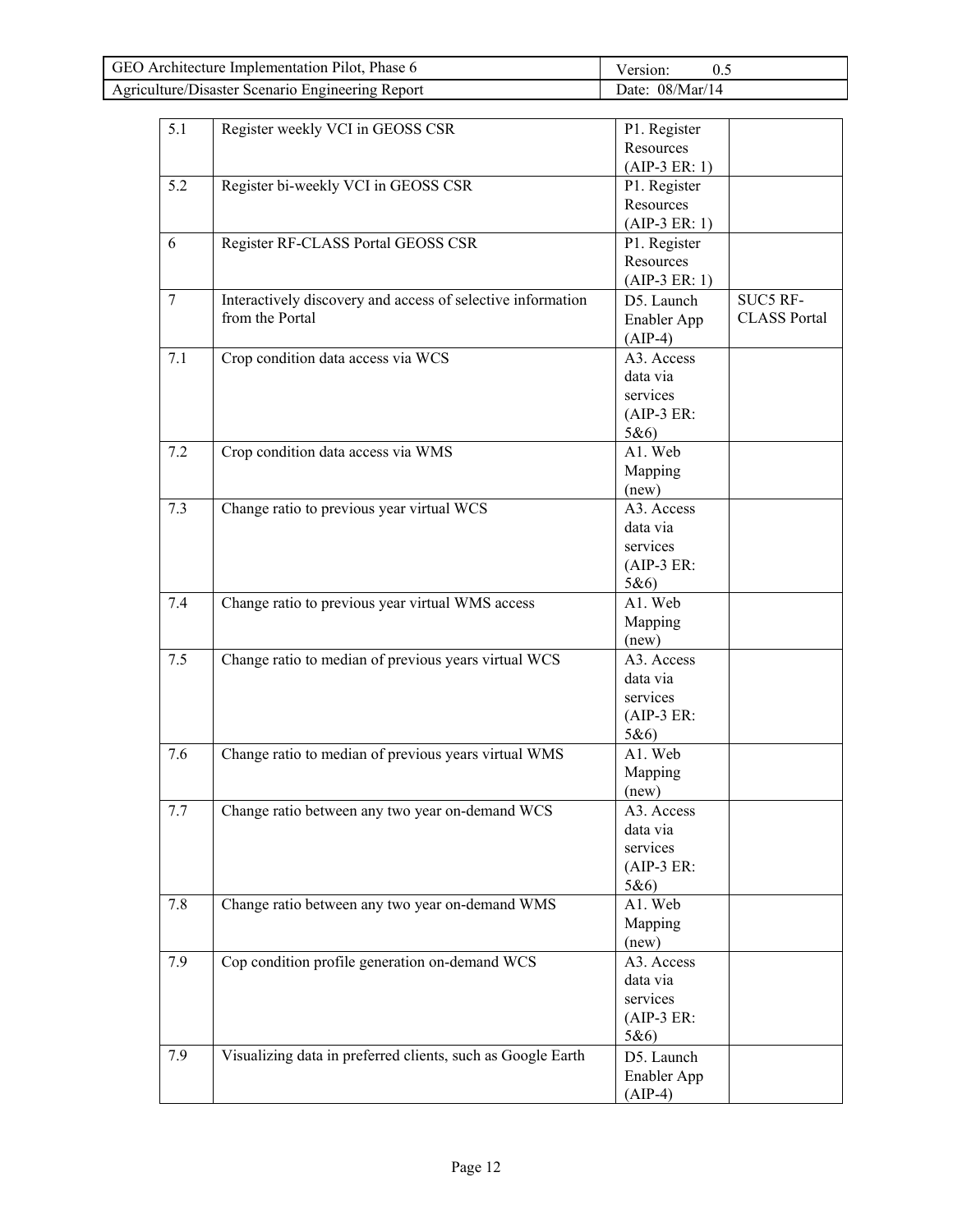| GEO Architecture Implementation Pilot, Phase 6   | Version:        |
|--------------------------------------------------|-----------------|
| Agriculture/Disaster Scenario Engineering Report | Date: 08/Mar/14 |

| 8 | Statistical summarization and graphic generation for user's<br>interest dataset geospatially | D5. Launch<br>Enabler App<br>$(AIP-4)$ | SUC5 RF-<br><b>CLASS Portal</b> |
|---|----------------------------------------------------------------------------------------------|----------------------------------------|---------------------------------|
| 9 | Time series on-demand analysis and visualization and flood<br>crop loss summary              | A1. Web<br>Mapping<br>(new)            |                                 |

### **4.4 Post-Conditions**

New EO data source will trigger the workflow to generate the intermediate products. Mainly, the following products will be updated when new EO data are available.

- (1) Daily Normalized Difference Vegetation Index (NDVI)
- (2) Daily vegetation critical index (VCI)
- (3) Crop condition profiles
- (4) Flood coverage

#### **4.5 Special Requirements**

The scenario is a general one with decision making related to flood –induced crop loss assessment. Flood coverage is made available through the collaboration with the Dartmouth Flood Observatory.

# **5. System Model of the Scenario**

#### **5.1 Context Diagram**

Disasters happen to every sector. Agricultural sector is not immune to disasters. In this phase, two representative agriculturally-related disasters, drought and flooding, have been chosen to demonstrate the use of GEOSS resources to help in decision making. Figure 1 shows the generic context diagram of using EO data and their product in different disaster preparation, prevention, and mediation use cases.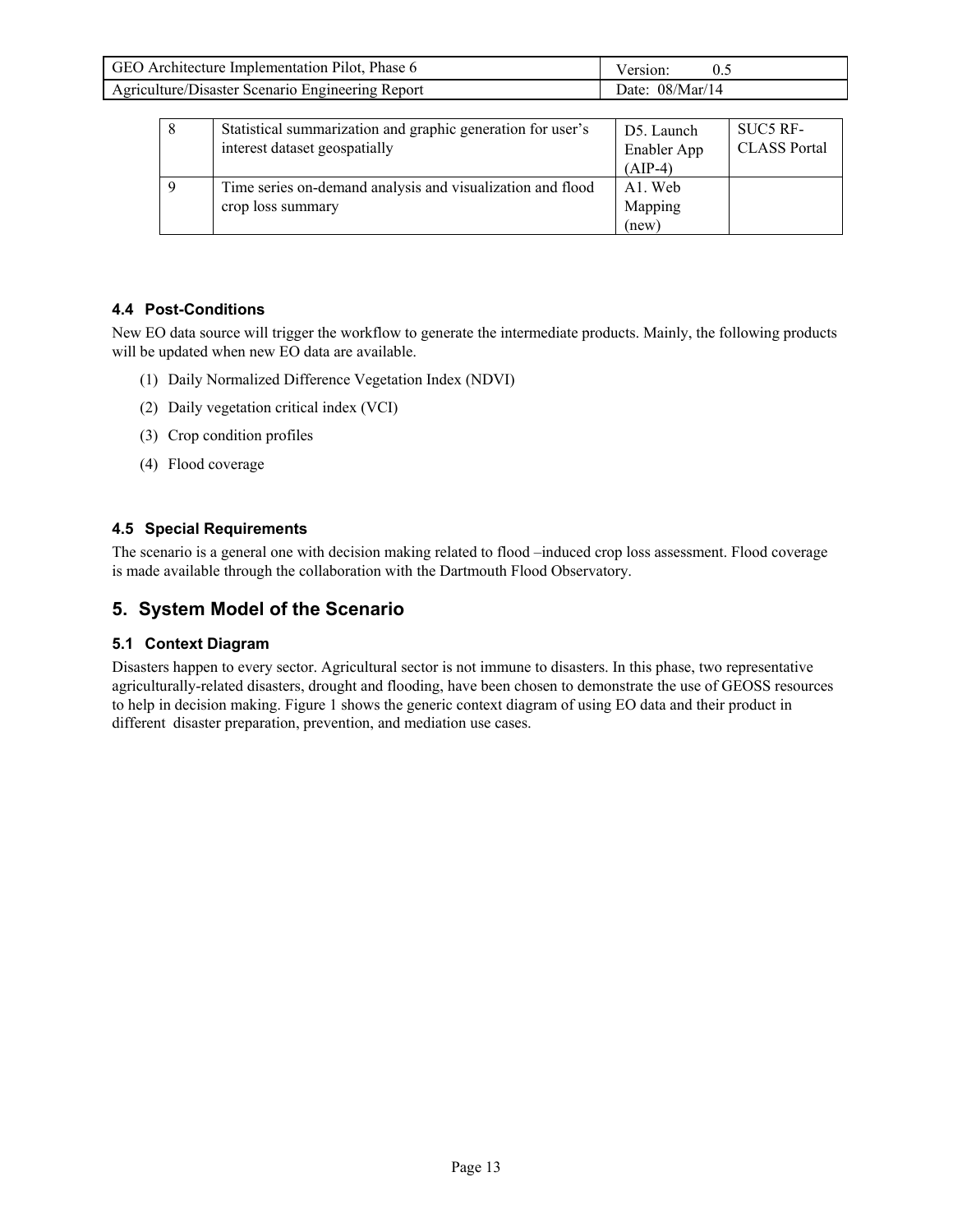| GEO Architecture Implementation Pilot, Phase 6   | Version:          |
|--------------------------------------------------|-------------------|
| Agriculture/Disaster Scenario Engineering Report | Date: $08/Mar/14$ |



# **Figure 1. Agricultural Infomration requirements from policy difdecision-makers, risk analysts, and statsiticsions**

# **5.2 Enterprise Specification Diagram**

To enable geospatial production and services for disaster respondents and decisions makers in dealing with agricultural disasters in need of crop condition and agricultural drought information, the community should extensively use satellite based Earth Observations for achieving timely response, open geospatial standards for achieving seamless integration, and Web service-oriented computing for reaching users with short latency. Figure 2 shows the overall architecture that uses Earth Observations in combination with open geospatial standards in serving crop condition and progress information.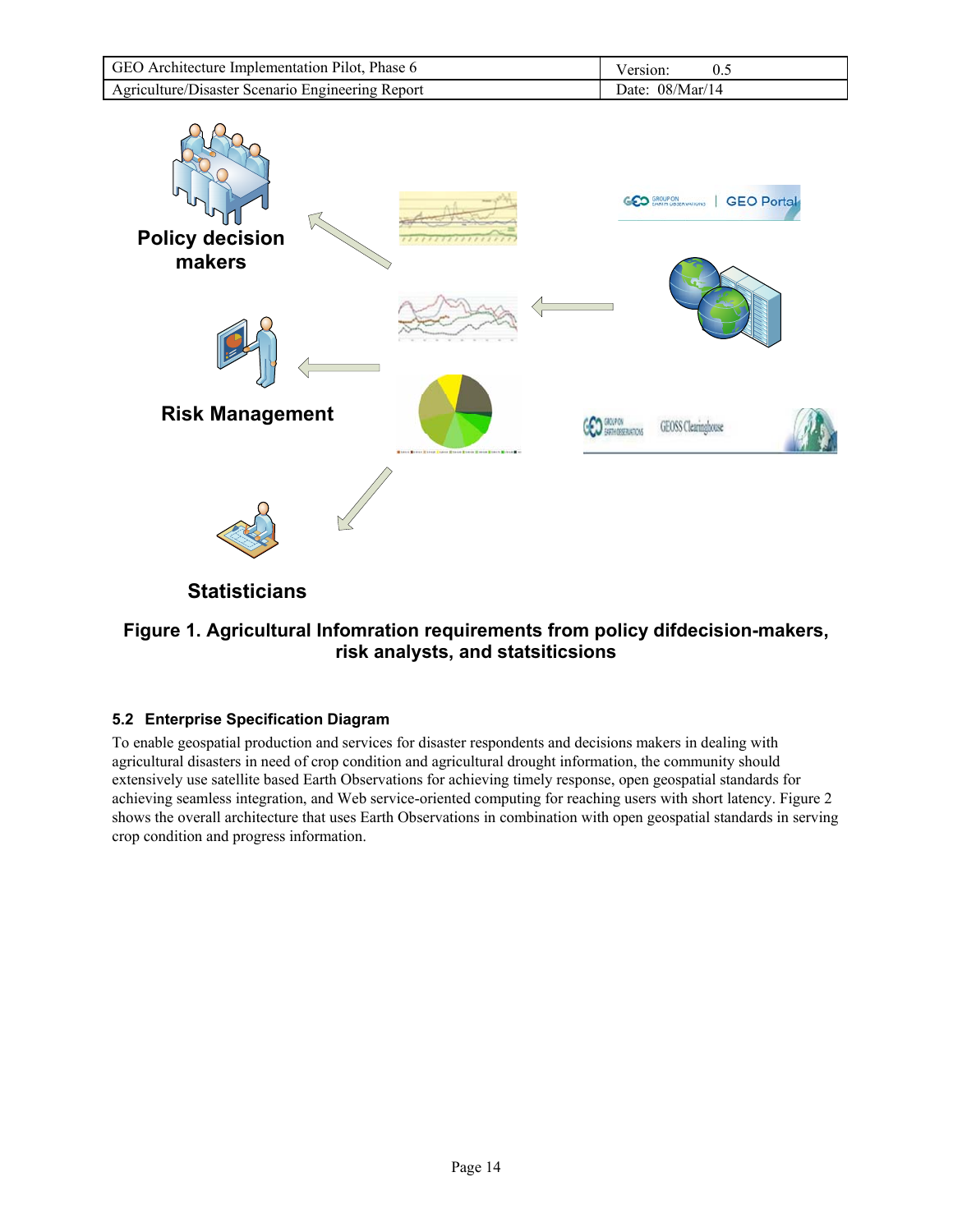| GEO Architecture Implementation Pilot, Phase 6   | Version:          |
|--------------------------------------------------|-------------------|
| Agriculture/Disaster Scenario Engineering Report | Date: $08/Mar/14$ |



**Figure 2. Agricultural Disaster Decision Support System Enterprise Architecture** 

# **5.3 Enterprise Activity Diagrams**

Users of crop condition can be decision makers in insurance policy makers, risk analysts, and agricultural statisticians. Figure 3 shows activities that consume crop condition and agricultural drought information.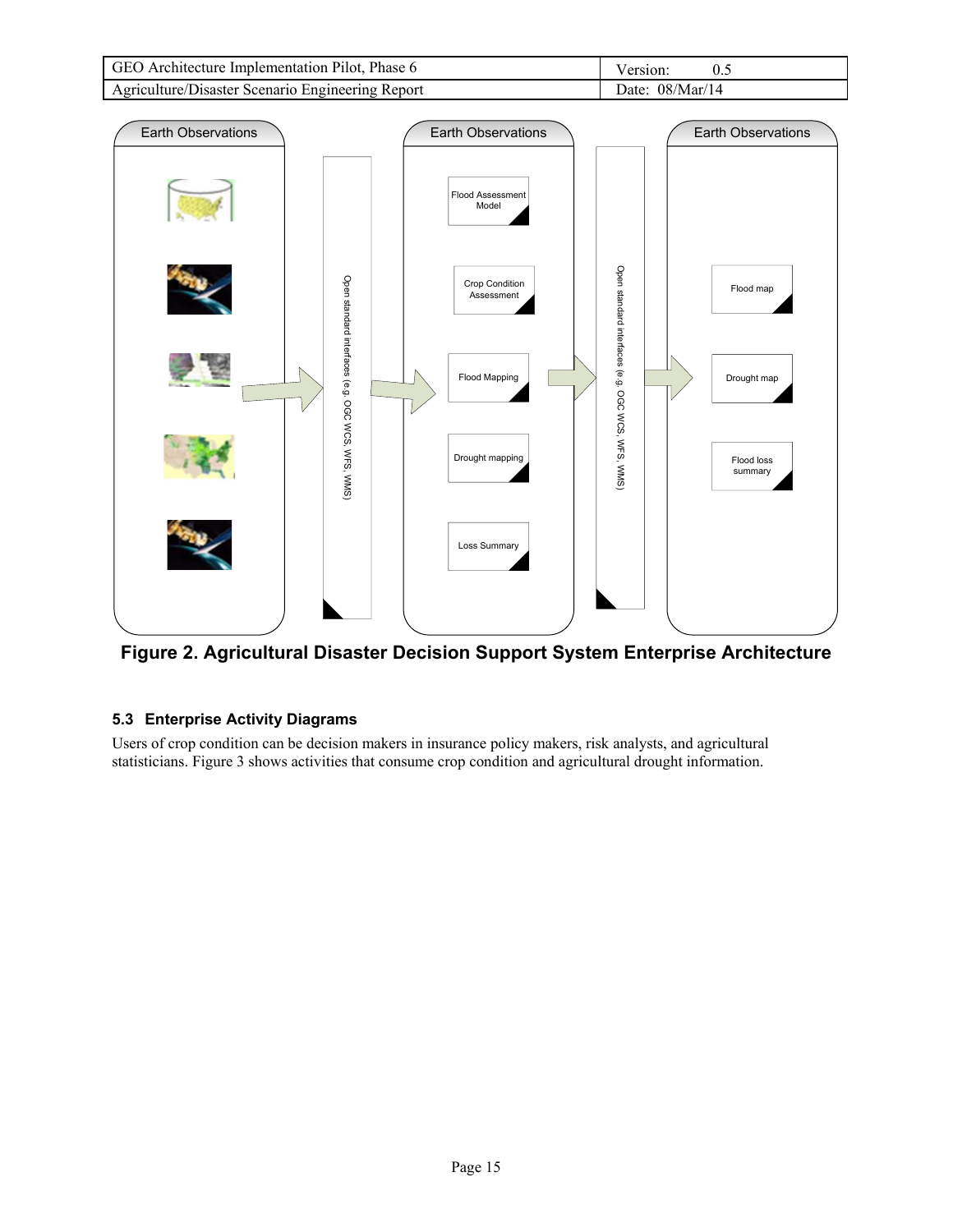| GEO Architecture Implementation Pilot, Phase 6   | Version:          |
|--------------------------------------------------|-------------------|
| Agriculture/Disaster Scenario Engineering Report | Date: $08/Mar/14$ |



**Figure 3. Activities related to agricultural drought and flooding** 

# **5.4 Information View**

Earth Observations are used in achieving timely and accurately monitoring crop conditions at a large scale. The most useful Earth observations for the large scale crop progress and production monitoring are moderate resolution satellite observations, considering the tradeoff of spatial resolution and processing time. Therefore, MODIS, Landsat, SPOT , AWiFS, or the like, are used to derive different products for evaluating and representing crop conditions.

Intermediate data products and crop condition data products have been computed and served through standard geospatial Web services. The data products served through the systems are as follows.

- (1) NDVI and VCI data derived from MODIS via GMU WMS and GMU WCS.
- (2) Agricultural statistic district (ASD) and administrative boundaries (state and county) served through GMU/NASS WFS.
- (3) Copland Data Layer (CDL) of major crops in the US served through GMU/NASS WMS and GMU/NASS WCS.
- (4) Global agricultural drought maps based on MODIS via GMU WMS and GMU WCS.
- (5) Flood map of Contiguous US

#### **5.5 Computational View**

The overall system design is based service oriented architecture constructed on standard geospatial Web services, mostly following OGC geospatial specifications. Open geospatial specifications have been proved to be very useful in achieving interoperation and scalability. Data services can be harmonized as OGC Web Coverage Service (WFS), Web Feature Service (WFS), and Sensor Observation Service (SOS). Processing services can be enabled and encapsulated in OGC Web Processing Service (WPS). Presentation and dissemination can be enabled with OGC data services and Web Map Service (WMS).

In this phase, the following standard data services are made available and accessible to GEOSS community.

- (1) GMU WCS
- (2) GMU WMS
- (3) GMU/NASS WCS
- (4) GMU/NASS WMS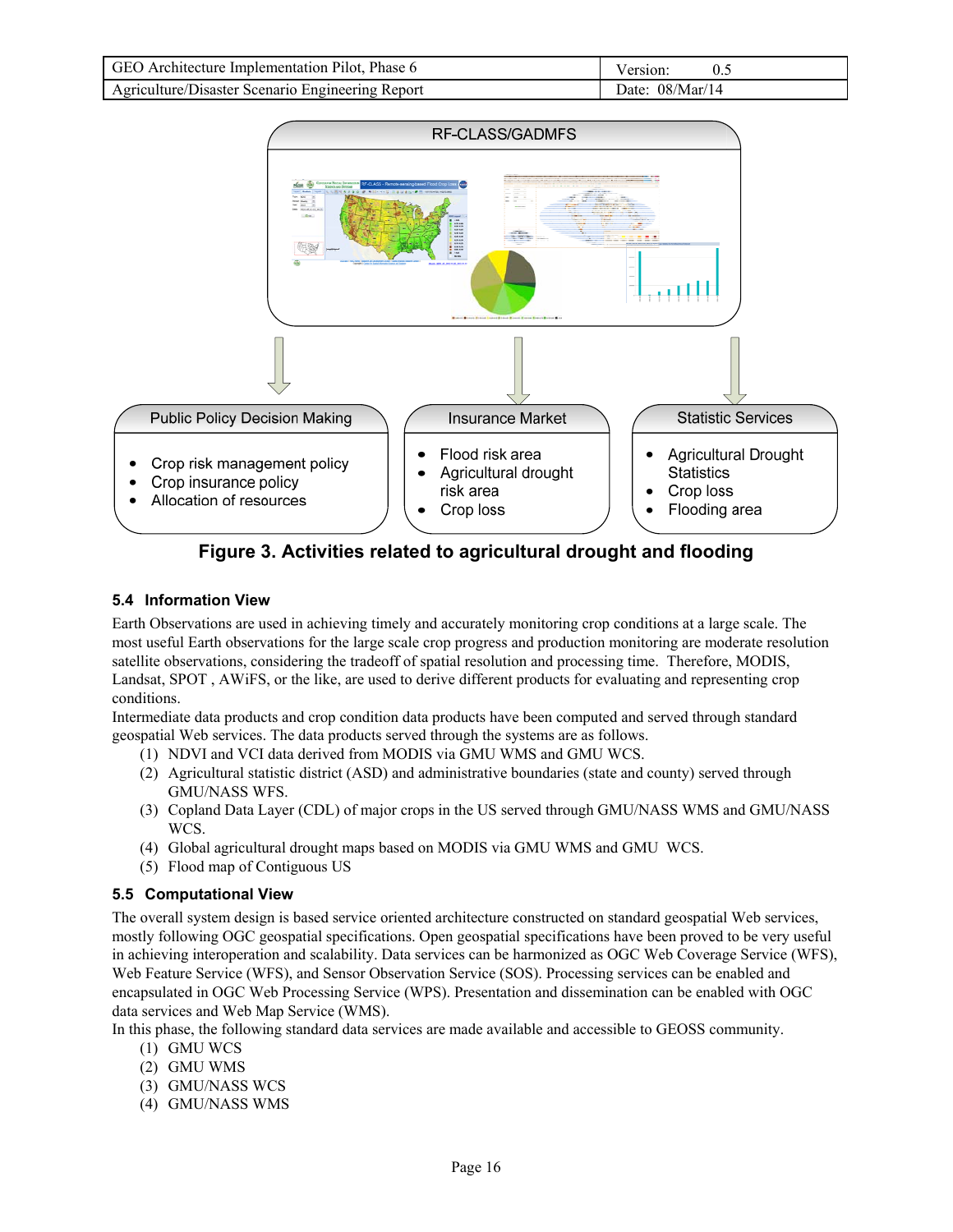| GEO Architecture Implementation Pilot, Phase 6   | Version:          |
|--------------------------------------------------|-------------------|
| Agriculture/Disaster Scenario Engineering Report | Date: $08/Mar/14$ |

# **6. Use Cases**

#### **6.1 AIP Engineering Use Cases**

The GEOSS AIP Architecture approach supports the several SBA communities with a reusable process of SBA Scenarios and Engineering Use Cases.<sup>1</sup> Scenarios are implemented by use cases. Use cases describe reusable functionality of the GEOSS service oriented architecture implemented through Interoperability Arrangements.

A summary of GEOSS AIP Use Cases is shown in Figure 4 with details provided in the following tables. In addition to the actors shown in Figure 4 the GEOSS Actors involved in GEOSS use cases are listed in Table 5.



| Figure 4 - GEOSS AIP Use Case Summary Diagram |  |  |  |
|-----------------------------------------------|--|--|--|
|-----------------------------------------------|--|--|--|

| Actor                 | <b>Description</b>                                        | <b>Role Type</b> |
|-----------------------|-----------------------------------------------------------|------------------|
| <b>GEOSS User</b>     | Discovers, consumes, and exploits GEOSS resources         | Principal        |
| <b>GEOSS Resource</b> | Deploys, operates, registers GEOSS resources              | Principal        |
| Provider              |                                                           |                  |
| <b>SBA</b> Integrator | Builds network of organizations and components to achieve | Secondary        |
|                       | objectives on an SBA community                            |                  |
| GCI Operator          | Operates GCI components and approves registrations        | Administrative   |

#### **Table 5 – GEOSS Actors**

 $\overline{a}$ 

<sup>&</sup>lt;sup>1</sup> For details, see "AIP Development Process,"

http://earthobservations.org/documents/cfp/201202\_geoss\_cfp\_aip5\_development\_process.pdf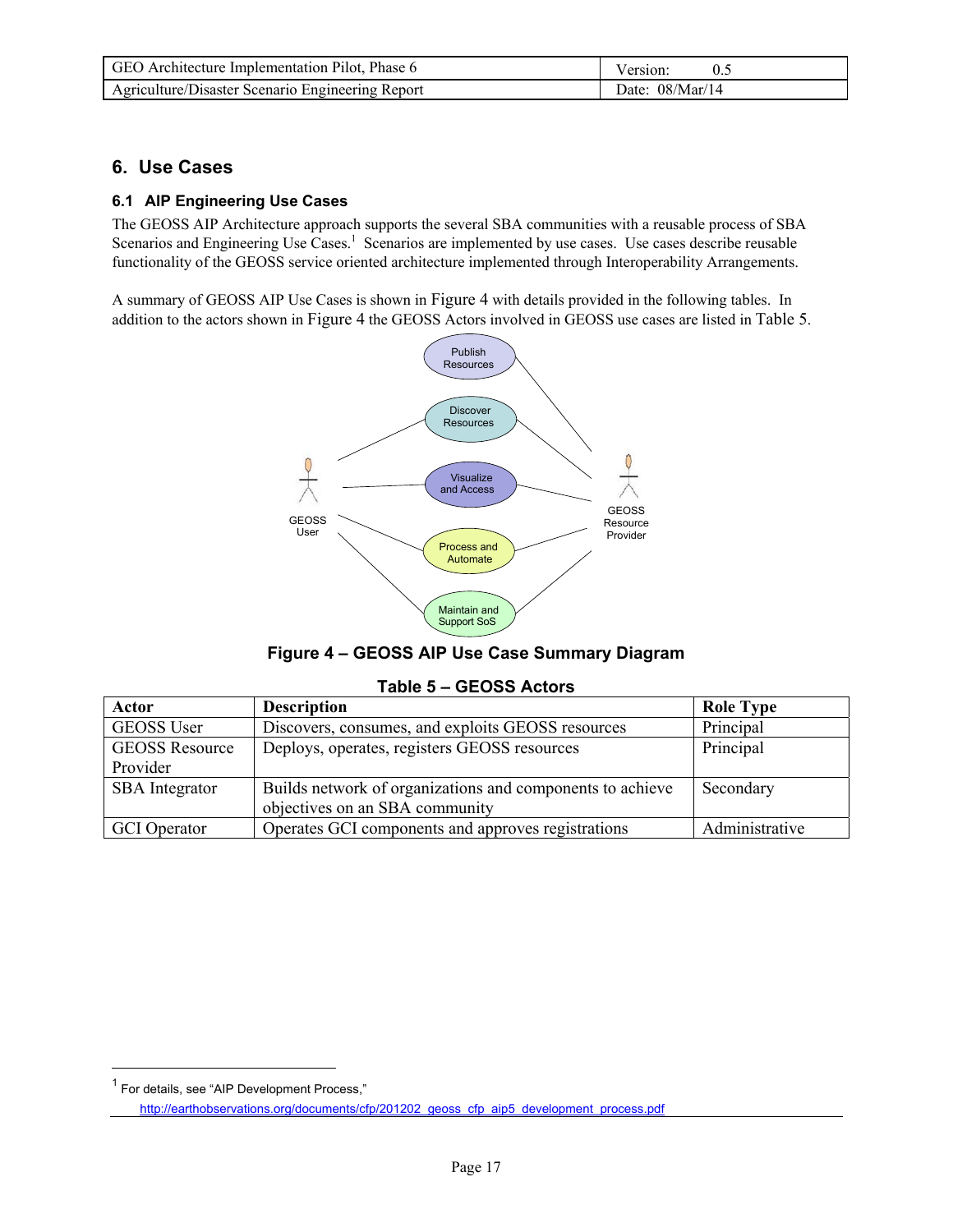| GEO Architecture Implementation Pilot, Phase 6   | Version <sup>-</sup> |
|--------------------------------------------------|----------------------|
| Agriculture/Disaster Scenario Engineering Report | Date: $08/Mar/14$    |

| <b>Name</b>            | <b>Description</b>                                    | Actors (may be optional)          |
|------------------------|-------------------------------------------------------|-----------------------------------|
| P1. Register Resources | Register resources in GEOSS Components and            | • GEOSS Resource Provider         |
| $(AIP-3 ER: 1)$        | Services Registry (CSR) or Community Catalog          | • SBA Integrator – optional       |
|                        |                                                       | $\bullet$ GCI Operator – optional |
| P2. Deploy a Service   | Deploy services for use in GEOSS.                     | • GEOSS Resource Provider         |
| $(AIP-3 ER: 2)$        |                                                       | • SBA Integrator $-$ optional     |
| P3. Test a Service     | Service Provider tests its deployed service using a   | • GEOSS Resource Provider         |
| $(AIP-3 ER: 09)$       | proper Test tool discovered in the GEOSS CSR.         | • SBA Integrator $-$ optional     |
| P4. Develop SBA        | Identify resources in particular services relevant to | • SBA Integrator                  |
| network                | an SBA. Promote concerted use on a larger-scale       | • GEOSS Resource Provider         |
| $(AIP-3 ER: 14)$       |                                                       |                                   |

# **Table 6 – Publish Resources Use Cases**

# **Table 7 – Discover Resources Use Cases**

| <b>Name</b>                                                     | <b>Description</b>                                                                                                                                                   | <b>Actors (may be optional)</b>                                 |
|-----------------------------------------------------------------|----------------------------------------------------------------------------------------------------------------------------------------------------------------------|-----------------------------------------------------------------|
| <b>D1.</b> Search for Resources<br>$(AIP-3 ER: 4)$              | Search for resources of interest. Variations: user<br>initiated (e.g. GWP), process initiated, searching<br>data sharing conditions.                                 | $\bullet$ GEOSS User                                            |
| D2. Aggregate Metadata <sup>2</sup><br>$(AIP-3 ER: 3)$          | Harvesting and/or query metadata from community<br>catalogs or services via GEOSS Clearinghouse                                                                      | • GEOSS Resource Provider<br>• SBA Integrator<br>• GCI Operator |
| D <sub>3</sub> . Conduct semantic<br>search<br>$(AIP-3 ER: 13)$ | Utilize mediated vocabularies to extend GEOSS<br>search queries across disparate domains or<br>communities.                                                          | $\bullet$ GEOSS User                                            |
| D4. Semantic mapping<br>$(AIP-3 ER: 12)$                        | Register, mediate, and map between disparate<br>vocabularies used to describe GEOS resources.                                                                        | • SBA Integrator<br>• GEOSS Resource Provider<br>• GCI Operator |
| D5. Launch Enabler App<br>$(AIP-4)$                             | Associated with resources discovered in GCI are<br>enabler applications, e.g., clients. User launches<br>help application including context from previous<br>search. | $\bullet$ GEOSS User                                            |

 $\overline{a}$ 

 $^2$  See also the Catalogue Use Case in "OGC Engineering Report: Water Information Services Concept Development Study," OGC Document 11-013r6, 2011-07-012.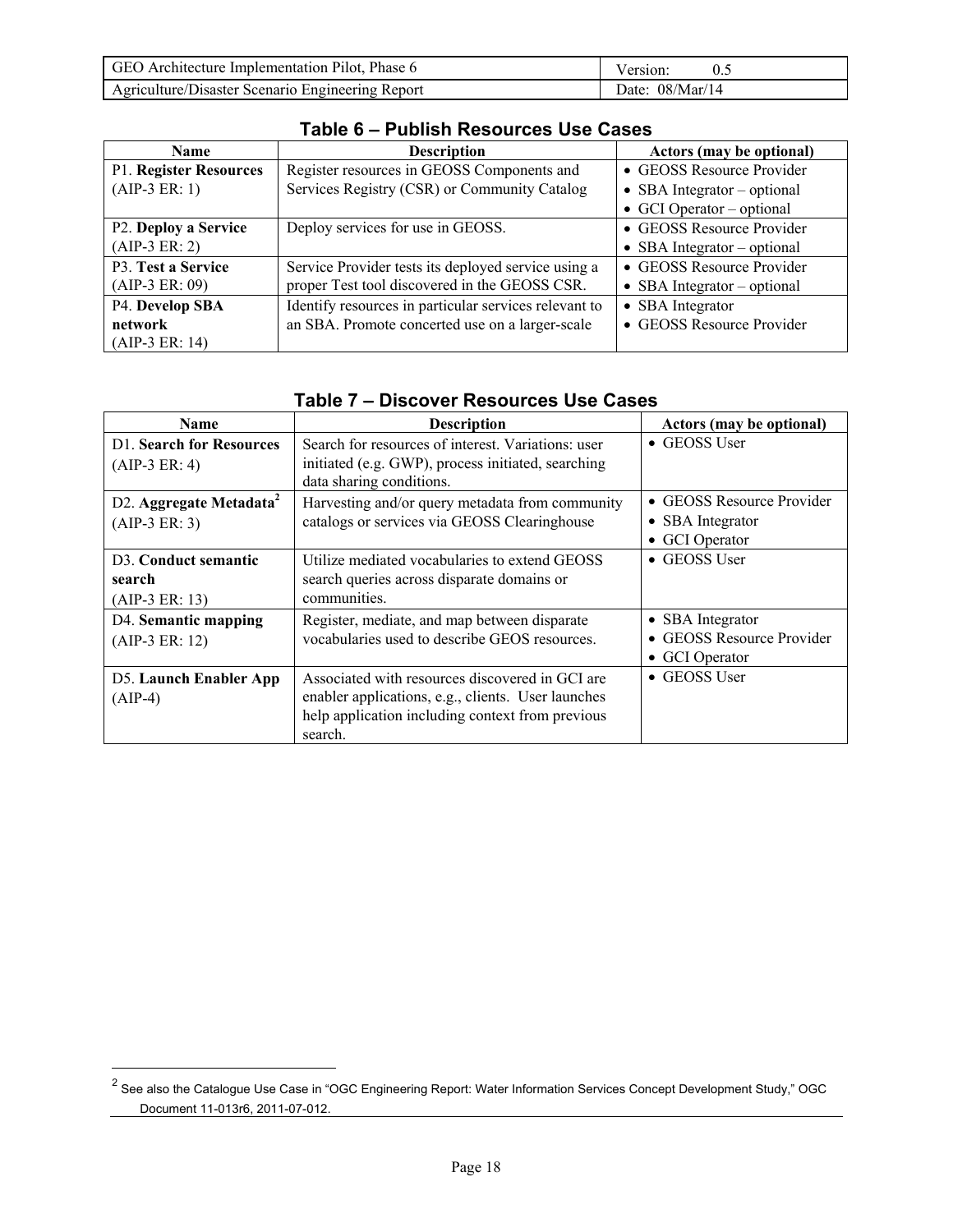| GEO Architecture Implementation Pilot. Phase 6   | Version           |
|--------------------------------------------------|-------------------|
| Agriculture/Disaster Scenario Engineering Report | Date: $08/Mar/14$ |

| <b>Name</b>                                                       | <b>Description</b>                                                                                                                                   | <b>Actors (may be optional)</b> |
|-------------------------------------------------------------------|------------------------------------------------------------------------------------------------------------------------------------------------------|---------------------------------|
| Al. Web Mapping<br>(new)                                          | Access web maps services and display a composite map<br>to the user. Allow user to modify map layers. Variation:<br>include use of portrayal service | $\bullet$ GEOSS User            |
| A <sub>2</sub> . Access files<br>(new)                            | Retrieve a file from an access server using FTP.<br>Variations include: user-initiated, process-initiated.                                           | • GEOSS User if user initiated. |
| A <sub>3</sub> . Access data<br>via services<br>$(AIP-3 ER: 5&6)$ | Access data from using a service that allows for user<br>selection of data returned based on content. Variation:<br>use of Access Broker             | • GEOSS User if user initiated  |
| A4. User<br>Authentication<br>(new)                               | User login with single sign-on (SSO). May used with Use<br>Cases: A2, A3, W1. Variations: user-initiated, process-<br>initiated.                     | • GEOSS User                    |
| A5. Access with<br>Acknowledgement<br>(new)                       | May used with Use Cases: A2, A3, W1. Variations: user-<br>initiated, process-initiated.                                                              | • GEOSS User                    |
| A6. Exploit Data<br>$(AIP-3 ER: 7)$                               | Exploit - visually and analytically- in Client Applications<br>using information retrieved through access use cases.                                 | • GEOSS User                    |

# **Table 8 –Visualize and Access Use Cases**

### **Table 9 – Process and Automate Use Cases**

| <b>Use Case</b>                | <b>Description</b>                                      | <b>Actors</b>                  |
|--------------------------------|---------------------------------------------------------|--------------------------------|
| W1. Execute                    | Invoke a processing service, to produce new derivative  | $\bullet$ GEOSS User           |
| <b>Processing Service</b>      | data resources. Variations: user-initiated, process-    |                                |
| $(AIP-3 ER: 11)$               | initiated                                               |                                |
| W <sub>2</sub> . Construct and | Design, deploy and execute a workflow. Described in     | • SBA Integrator               |
| <b>Deploy Workflow</b>         | Business Execution Language (BPEL) or any other         | • GEOSS User                   |
| $(AIP-3 ER: 8)$                | script language.                                        |                                |
| W <sub>3</sub> . Process with  | Use metadata containing information about the waiver    | • GEOSS User if user initiated |
| <b>Waiver or License</b>       | or license to handle aggregation of data, derived data, |                                |
| (new)                          | re-use of data, and layered data.                       |                                |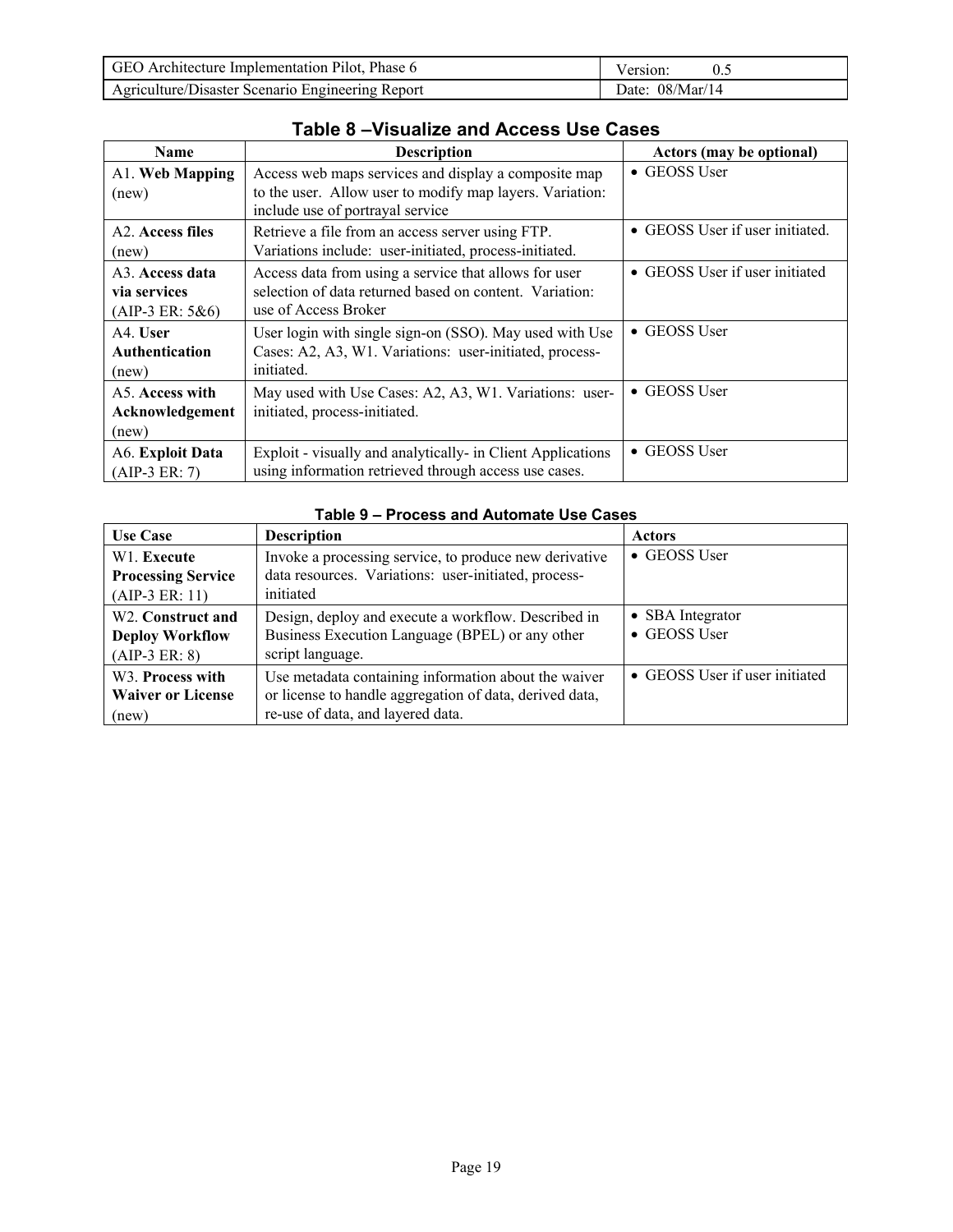| GEO Architecture Implementation Pilot, Phase 6   | Version:          |
|--------------------------------------------------|-------------------|
| Agriculture/Disaster Scenario Engineering Report | Date: $08/Mar/14$ |

| Table TV – Mallitalli allu Support OSE Cases |                                                          |                           |
|----------------------------------------------|----------------------------------------------------------|---------------------------|
| <b>Use Case</b>                              | Title                                                    | <b>Actors</b>             |
| M1. Register                                 | Register Interoperability Arrangements in the GEOSS      | • GEOSS Resource Provider |
| Interoperability                             | <b>SIR</b>                                               | • SBA Integrator          |
| <b>Arrangements</b>                          |                                                          | • GCI Operator            |
| $(AIP-3 ER: 10)$                             |                                                          |                           |
| M <sub>2</sub> . Share Best                  | Create a Best Practice relevant to GEOSS in the GEOSS    | • GEOSS User              |
| <b>Practices</b>                             | BP Wiki                                                  | • GEOSS Resource Provider |
| $(AIP-3 ER: 15)$                             |                                                          | • SBA Integrator          |
|                                              |                                                          | • GCI Operator            |
| M <sub>3</sub> . Monitor                     | Services registered with GEOSS are routinely monitored   | • GCI Operator            |
| <b>Services</b>                              | for network connectivity and application response.       |                           |
| $(AIP-3 ER: 10)$                             |                                                          |                           |
| M4. User                                     | User information is provided to a centralized            | $\bullet$ GEOSS User      |
| Registration                                 | authentication server to support single sign-on (SSO)    | • GCI Operator            |
| (new)                                        | with GEOSS providers.                                    |                           |
| M <sub>5</sub> . Metrics                     | GEOSS data provider, or GCI, gathers access and use      | • GEOSS User              |
| <b>Management</b>                            | metrics and stores information for reporting to the GCI. | • GEOSS Resource Provider |
| (new)                                        | Variations: reports pushed, reports available for query  | • GCI Operator            |

**Table 10 – Maintain and Support Use Cases** 

# **6.2 Specialized Use Cases**

#### *6.2.1 SUC1 Using CropScape Cropland Data Layer*

This use case describes the conditions and steps for visually and interactively exploiting Cropland Data Layer served through CropScape – an online portal.

| <b>Overview</b>                                   |                                                                                                                                                                                                                                                  |
|---------------------------------------------------|--------------------------------------------------------------------------------------------------------------------------------------------------------------------------------------------------------------------------------------------------|
| <b>Title</b>                                      | Using CropScape Cropland Data Layer                                                                                                                                                                                                              |
| <b>Description</b>                                | This use case describes the conditions and steps for visually and interactively exploiting<br>Cropland Data Layer through the online portal CropScape as used within GEOSS. This is<br>relevant to general use case Exploit Data (AIP 3. ER: 7). |
| <b>Actors and</b>                                 | $\#$ GEOSS User                                                                                                                                                                                                                                  |
| <b>Interfaces</b>                                 | # GEOSS GEO-Portal                                                                                                                                                                                                                               |
|                                                   | # GEOSS Components and Services Registry (CSR)                                                                                                                                                                                                   |
|                                                   | #GEOSS Providers                                                                                                                                                                                                                                 |
|                                                   | $\#CropScope - the portal$                                                                                                                                                                                                                       |
| <b>Initial Status and</b><br><b>Preconditions</b> | # GEOSS User searched "CropScape" through GEOSS GEO-Portal and identified the link to<br>CropScape                                                                                                                                               |
|                                                   | # CropScape Web site was located and opened in browsers (tested for Internet Explorer 8/9<br>and FireFox $10/11/12$ )                                                                                                                            |
|                                                   | # Google Earth was installed on user's computer.                                                                                                                                                                                                 |
| <b>Basic Flow</b>                                 |                                                                                                                                                                                                                                                  |
|                                                   | Step 1: In browser, user opens CropScape found through GEO-Portal.                                                                                                                                                                               |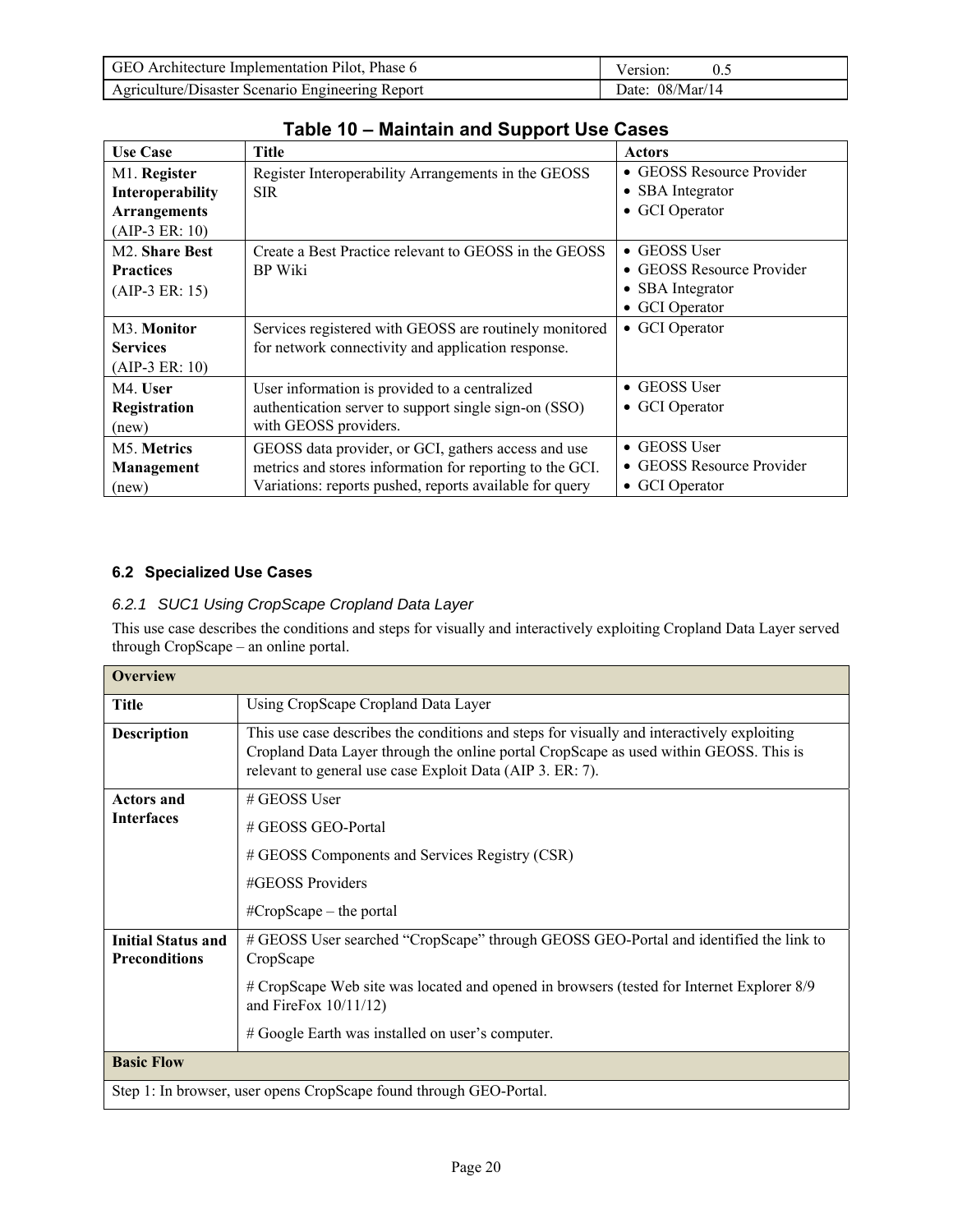| GEO Architecture Implementation Pilot, Phase 6   | Version:          |
|--------------------------------------------------|-------------------|
| Agriculture/Disaster Scenario Engineering Report | Date: $08/Mar/14$ |

Step 2: Use radiate choice to select Cropland Data Layer by year.

Step 3: Use toolbar to select area of interest by state, county, ASD or hand-drawn area of interest.

Step 4: Use toolbar to activate the download menu to retrieve data through WCS.

Optional Step 4.1 View data in Google Earth by accessing WMS.

Step 5: Use toolbar to enable the tool to statistically summarize and analyze data by different crop and aggregation unit areas.

#### **Post Condition**

# GEOSS Users have Cropland Data Layer for them to further analysis in their preferred client software

# GEOSS Users have rendered map of Cropland Data Layer

# GEOSS user can optionally publish and register their processed data as GEOSS resources in the CSR and share them across the community

# *6.2.2 SUC2 Using DEM Explorer*

This use case describes the conditions and steps for visually and interactively DEM served through DEM Explorer – an online portal.

| <b>Overview</b>                                   |                                                                                                                                                                                                                                                  |
|---------------------------------------------------|--------------------------------------------------------------------------------------------------------------------------------------------------------------------------------------------------------------------------------------------------|
| <b>Title</b>                                      | Using DEM Explorer                                                                                                                                                                                                                               |
| <b>Description</b>                                | This use case describes the conditions and steps for visually and interactively exploiting<br>Cropland Data Layer through the online portal CropScape as used within GEOSS. This is<br>relevant to general use case Exploit Data (AIP 3. ER: 7). |
| <b>Actors and</b>                                 | # GEOSS User                                                                                                                                                                                                                                     |
| <b>Interfaces</b>                                 | # GEOSS GEO-Portal                                                                                                                                                                                                                               |
|                                                   | # GEOSS Components and Services Registry (CSR)                                                                                                                                                                                                   |
|                                                   | #GEOSS Providers                                                                                                                                                                                                                                 |
|                                                   | $# DEM$ Explorer – the portal                                                                                                                                                                                                                    |
| <b>Initial Status and</b><br><b>Preconditions</b> | # GEOSS User searched "DEM Explorer" through GEOSS GEO-Portal and identified the link<br>to DEM Explorer                                                                                                                                         |
|                                                   | # DEM Explorer Web site was located and opened in browsers (tested for Internet Explorer 8/9<br>and FireFox $10/11/12$ )                                                                                                                         |
|                                                   | # Google Earth was installed on user's computer.                                                                                                                                                                                                 |
| <b>Basic Flow</b>                                 |                                                                                                                                                                                                                                                  |
|                                                   | Step 1: In browser, user opens CropScape found through GEO-Portal.                                                                                                                                                                               |
|                                                   | Step 2: Define the interested area using specifying location name by clicking or the dragging rectangle or                                                                                                                                       |
|                                                   | polygon by clicking and or our finance of the cordinates by clicking ■ .                                                                                                                                                                         |
|                                                   | Step 3: Click $\mathbf{\hat{V}}$ , specify data name, projection, format, etc, then submit the request of data customization.                                                                                                                    |
| $\mathbb{Z}$ , slope $\mathbb{Z}$ etc.            | Step 4 : Download $\blacksquare$ the output data (except ASTER DEM *), or perform DEM analysis like contours $\blacksquare$ , aspect                                                                                                             |
|                                                   | Optional Step 4.1 View data in Google Earth by accessing WMS.                                                                                                                                                                                    |
|                                                   |                                                                                                                                                                                                                                                  |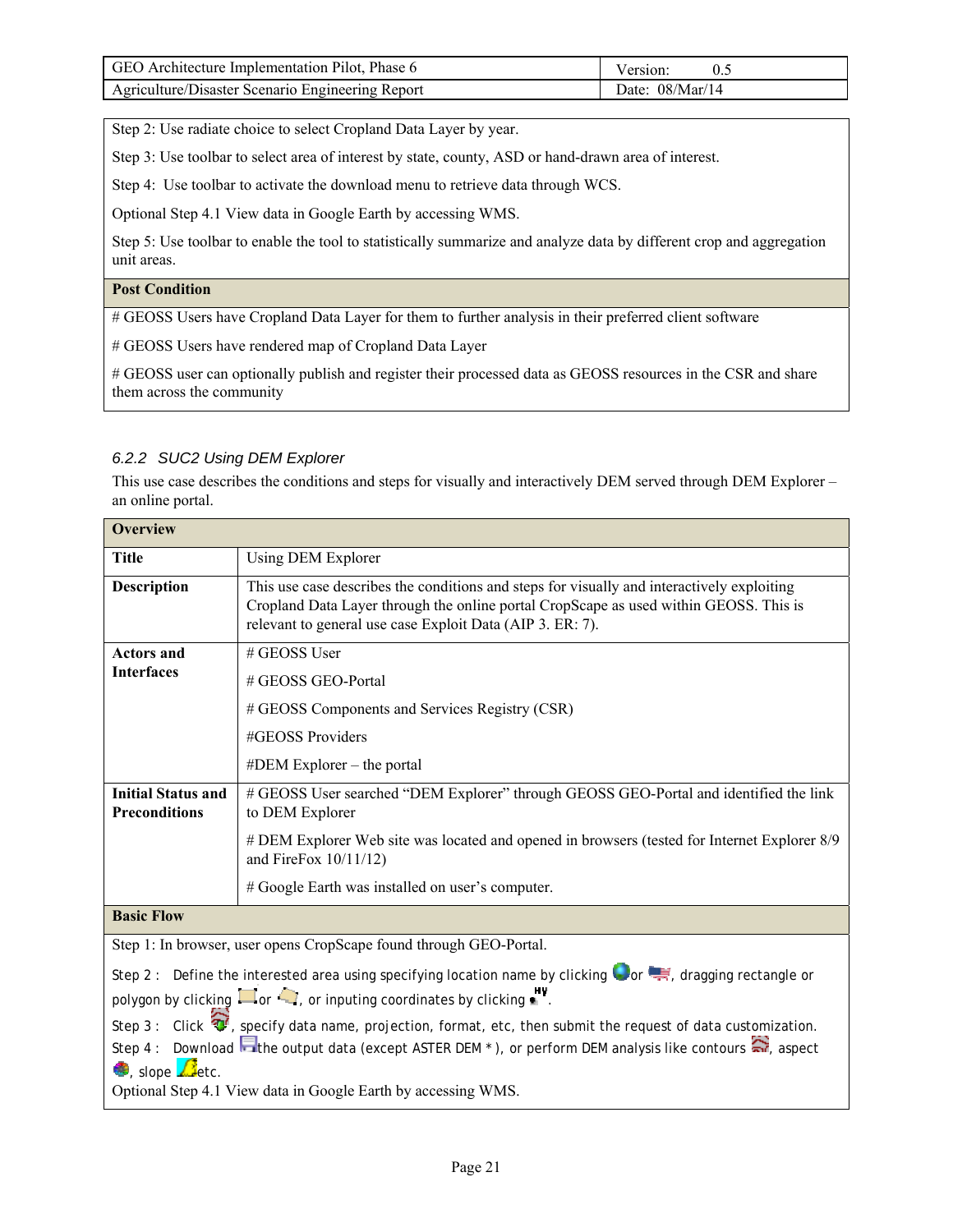| GEO Architecture Implementation Pilot, Phase 6   | Version:          |
|--------------------------------------------------|-------------------|
| Agriculture/Disaster Scenario Engineering Report | Date: $08/Mar/14$ |

### **Post Condition**

# GEOSS Users have DEM data of their choice for them to further analysis in their preferred client software

# GEOSS Users have rendered map of DEM

# GEOSS user can optionally publish and register their processed data as GEOSS resources in the CSR and share them across the community

#### *6.2.3 SUC3 Using GADMFS Global Agricultural Drought Monitoring and Forecasting System*

This use case describes the conditions and steps for visually and interactively exploiting agricultural drought data served through Global Agricultural Drought Monitoring and Forecasting System (GADMFS) – an online portal.

| <b>Overview</b>                                                                 |                                                                                                                                                                                                                                                                                                                        |
|---------------------------------------------------------------------------------|------------------------------------------------------------------------------------------------------------------------------------------------------------------------------------------------------------------------------------------------------------------------------------------------------------------------|
| <b>Title</b>                                                                    | Using Global Agricultural Drought Monitoring and Forecasting System (GADMFS)                                                                                                                                                                                                                                           |
| <b>Description</b>                                                              | This use case describes the conditions and steps for visually and interactively exploiting<br>agricultural drought data through the online portal Global Agricultural Drought Monitoring<br>and Forecasting System (GADMFS) as used within GEOSS. This is relevant to general use<br>case Exploit Data (AIP 3. ER: 7). |
| <b>Actors and</b>                                                               | # GEOSS User                                                                                                                                                                                                                                                                                                           |
| <b>Interfaces</b>                                                               | # GEOSS GEO-Portal                                                                                                                                                                                                                                                                                                     |
|                                                                                 | # GEOSS Components and Services Registry (CSR)                                                                                                                                                                                                                                                                         |
|                                                                                 | #GEOSS Providers                                                                                                                                                                                                                                                                                                       |
|                                                                                 | #GADMFS – the portal                                                                                                                                                                                                                                                                                                   |
| <b>Initial Status and</b><br><b>Preconditions</b>                               | # GEOSS User searched "GADMFS" or "Global Agricultural Drought Monitoring and<br>Forecasting System" through GEOSS GEO-Portal and identified the link to GADMFS                                                                                                                                                        |
|                                                                                 | # GADMFS Web site was located and opened in browsers (tested for Internet Explorer 8/9 and<br>FireFox 10/11/12)                                                                                                                                                                                                        |
|                                                                                 | # Google Earth was installed on user's computer.                                                                                                                                                                                                                                                                       |
| <b>Basic Flow</b>                                                               |                                                                                                                                                                                                                                                                                                                        |
|                                                                                 | Step 1: In browser, user opens GADMFS found through GEO-Portal.                                                                                                                                                                                                                                                        |
|                                                                                 | Step 2: Use drop selection combo to select data type and year.                                                                                                                                                                                                                                                         |
|                                                                                 | Step 3: Use toolbar to select area of interest by state, county, or hand-drawn area of interest.                                                                                                                                                                                                                       |
| Step 4: Use toolbar to activate the download menu to retrieve data through WCS. |                                                                                                                                                                                                                                                                                                                        |
|                                                                                 | Optional Step 4.1 View data in Google Earth by accessing WMS.                                                                                                                                                                                                                                                          |
| <b>Post Condition</b>                                                           |                                                                                                                                                                                                                                                                                                                        |
|                                                                                 | # GEOSS Users have chosen agricultural drought data for them to further analysis in their preferred client software                                                                                                                                                                                                    |
|                                                                                 | # GEOSS Users have rendered agricultural drought map                                                                                                                                                                                                                                                                   |
| them across the community                                                       | # GEOSS user can optionally publish and register their processed data as GEOSS resources in the CSR and share                                                                                                                                                                                                          |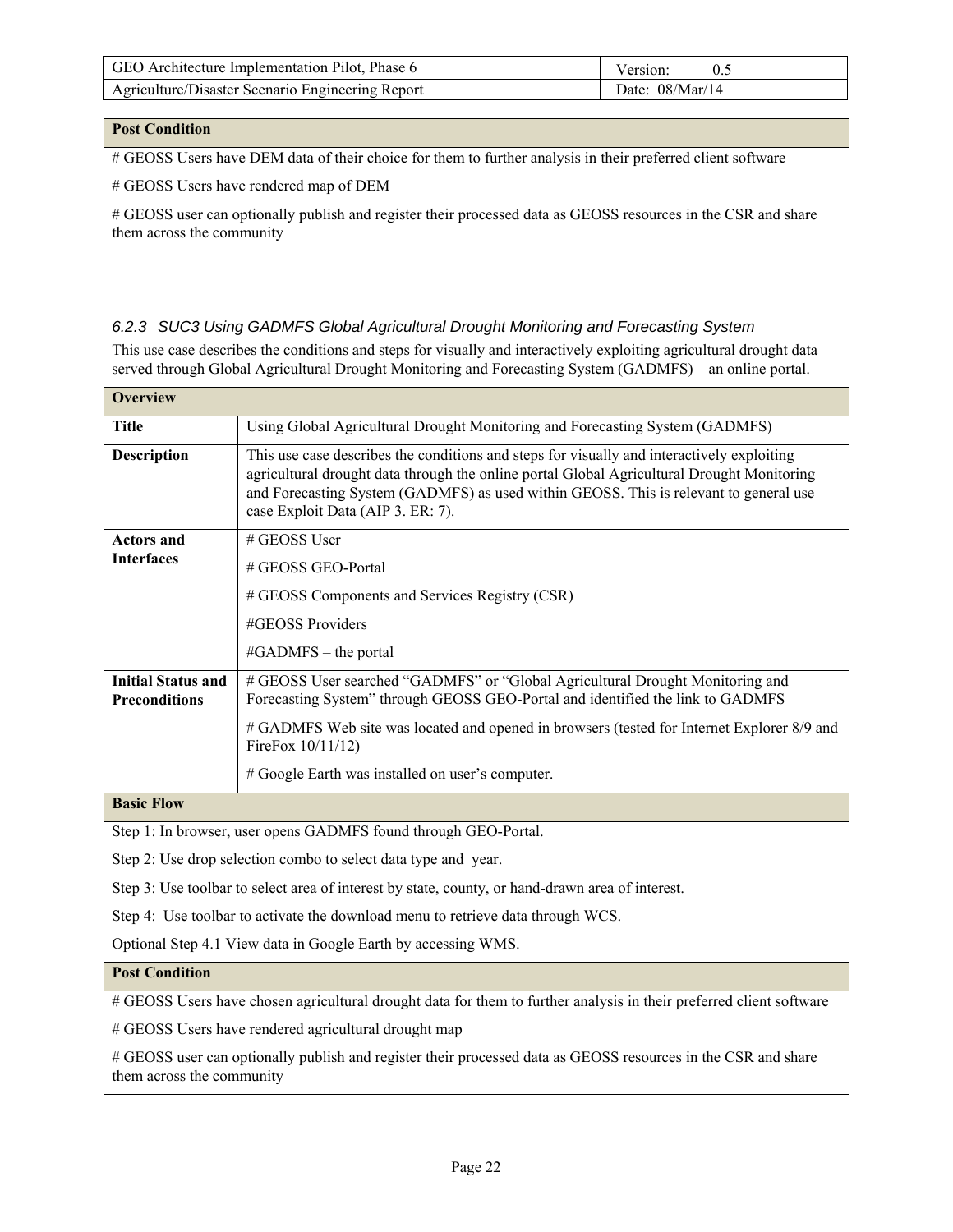| GEO Architecture Implementation Pilot, Phase 6   | Version:          |
|--------------------------------------------------|-------------------|
| Agriculture/Disaster Scenario Engineering Report | Date: $08/Mar/14$ |

# *6.2.4 SUC4 VegScape Crop Condition Explorer*

This use case describes the conditions and steps for visually and interactively exploiting crop condition data served through VegScape – an online portal.

| <b>Overview</b>                                   |                                                                                                                                                                                                                                            |
|---------------------------------------------------|--------------------------------------------------------------------------------------------------------------------------------------------------------------------------------------------------------------------------------------------|
| <b>Title</b>                                      | Using VegScape Crop Condition Explorer                                                                                                                                                                                                     |
| <b>Description</b>                                | This use case describes the conditions and steps for visually and interactively exploiting crop<br>condition through the online portal VegScape as used within GEOSS. This is relevant to<br>general use case Exploit Data (AIP 3. ER: 7). |
| <b>Actors and</b>                                 | $\#$ GEOSS User                                                                                                                                                                                                                            |
| <b>Interfaces</b>                                 | # GEOSS GEO-Portal                                                                                                                                                                                                                         |
|                                                   | # GEOSS Components and Services Registry (CSR)                                                                                                                                                                                             |
|                                                   | #GEOSS Providers                                                                                                                                                                                                                           |
|                                                   | $\#VegScope - the portal$                                                                                                                                                                                                                  |
| <b>Initial Status and</b><br><b>Preconditions</b> | # GEOSS User searched "VegScape" through GEOSS GEO-Portal and identified the link to<br>VegScape                                                                                                                                           |
|                                                   | # VegScape Web site was located and opened in browsers (tested for Internet Explorer 8/9 and<br>FireFox 10/11/12)                                                                                                                          |
|                                                   | # Google Earth was installed on user's computer.                                                                                                                                                                                           |
| <b>Basic Flow</b>                                 |                                                                                                                                                                                                                                            |
|                                                   | Step 1: In browser, user opens VegScape found through GEO-Portal.                                                                                                                                                                          |

Step 2: Use drop-down selection lists to select vegetation condition or related products by year.

Step 3: Use toolbar to select area of interest by state, county, ASD or hand-drawn area of interest.

Step 4: Use toolbar to activate the download menu to retrieve data through WCS.

Optional Step 4.1 View data in Google Earth by accessing WMS.

Step 5: Use toolbar to enable the tool to statistically summarize and analyze data by different crop and aggregation unit areas.

#### **Post Condition**

# GEOSS Users have crop condition data for them to further analysis in their preferred client software

# GEOSS Users have rendered crop condition map

# GEOSS user can optionally publish and register their processed data as GEOSS resources in the CSR and share them across the community

#### *6.2.5 SUC5 RF-CLASS Portal*

This use case describes the conditions and steps for visually and interactively conducting flood crop loss assessment through RF-CLASS – an online portal.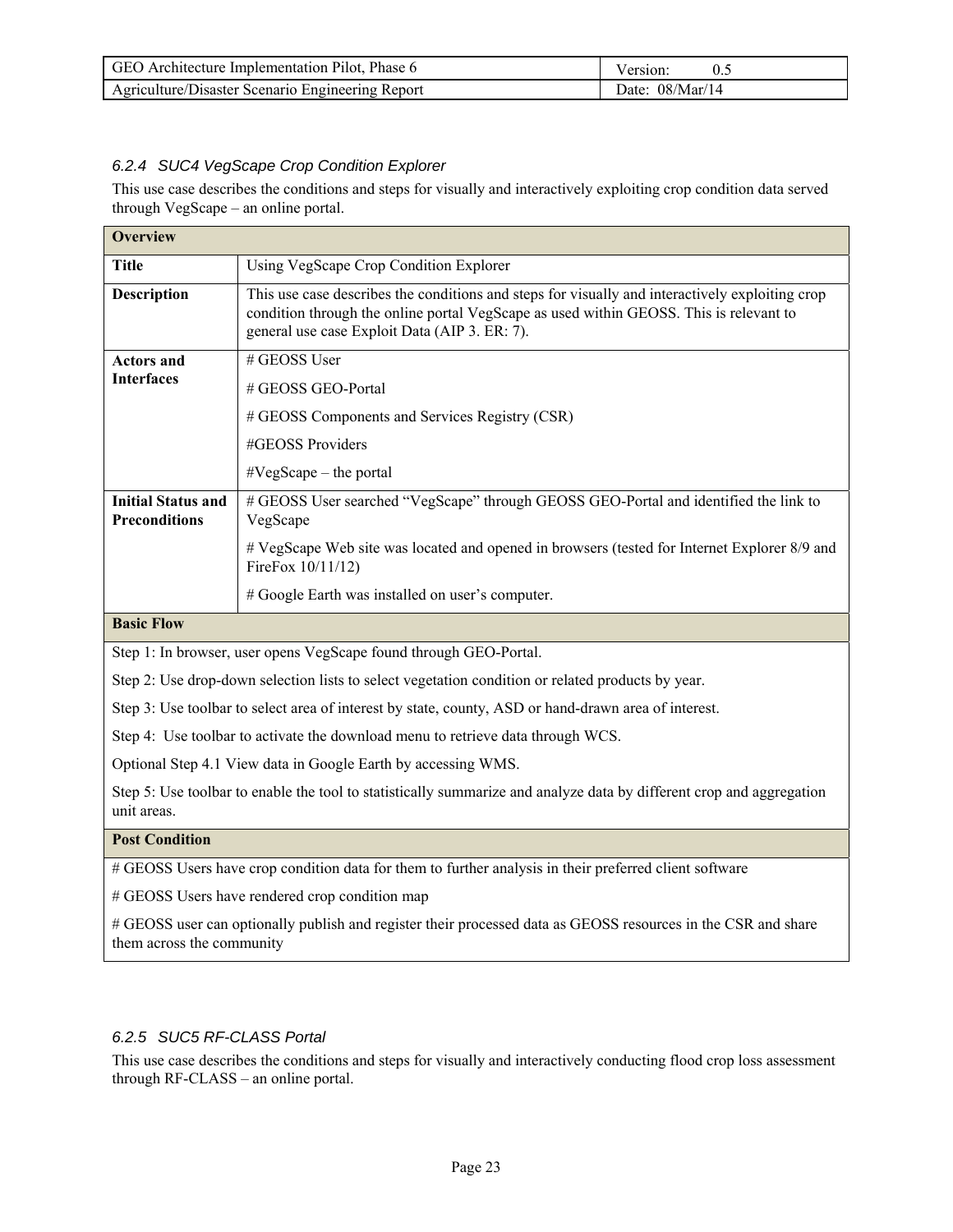| GEO Architecture Implementation Pilot, Phase 6   | Version:          |
|--------------------------------------------------|-------------------|
| Agriculture/Disaster Scenario Engineering Report | Date: $08/Mar/14$ |

| <b>Overview</b>                                                                                                                     |                                                                                                                                                                                                                                                                          |  |
|-------------------------------------------------------------------------------------------------------------------------------------|--------------------------------------------------------------------------------------------------------------------------------------------------------------------------------------------------------------------------------------------------------------------------|--|
| <b>Title</b>                                                                                                                        | Using RF-CLASS Flood Crop Loss Assessment Portal                                                                                                                                                                                                                         |  |
| <b>Description</b>                                                                                                                  | This use case describes the conditions and steps for visually and interactively exploiting flood<br>crop assessment related tools and data through the online portal RF-CLASS as used within<br>GEOSS. This is relevant to general use case Exploit Data (AIP 3. ER: 7). |  |
| <b>Actors and</b>                                                                                                                   | # GEOSS User                                                                                                                                                                                                                                                             |  |
| <b>Interfaces</b>                                                                                                                   | # GEOSS GEO-Portal                                                                                                                                                                                                                                                       |  |
|                                                                                                                                     | # GEOSS Components and Services Registry (CSR)                                                                                                                                                                                                                           |  |
|                                                                                                                                     | #GEOSS Providers                                                                                                                                                                                                                                                         |  |
|                                                                                                                                     | $\#RF-CLASS$ – the portal                                                                                                                                                                                                                                                |  |
| <b>Initial Status and</b><br><b>Preconditions</b>                                                                                   | # GEOSS User searched "RF-CLASS" through GEOSS GEO-Portal and identified the link to<br><b>RF-CLASS</b>                                                                                                                                                                  |  |
|                                                                                                                                     | # RF-CLASS Web site was located and opened in browsers (tested for Internet Explorer 10/11<br>and FireFox $10/11/12$ )                                                                                                                                                   |  |
|                                                                                                                                     | # Google Earth was installed on user's computer.                                                                                                                                                                                                                         |  |
| <b>Basic Flow</b>                                                                                                                   |                                                                                                                                                                                                                                                                          |  |
|                                                                                                                                     | Step 1: In browser, user opens RF-CLASS found through GEO-Portal.                                                                                                                                                                                                        |  |
| Step 2: Use drop-down selection lists to select vegetation condition or related products by year.                                   |                                                                                                                                                                                                                                                                          |  |
| Step 3: Use toolbar to select area of interest by state, county, ASD or hand-drawn area of interest.                                |                                                                                                                                                                                                                                                                          |  |
| Step 4: Use toolbar to activate the download menu to retrieve data through WCS.                                                     |                                                                                                                                                                                                                                                                          |  |
| Optional Step 4.1 View data in Google Earth by accessing WMS.                                                                       |                                                                                                                                                                                                                                                                          |  |
| Step 5: Use toolbar to enable the tool to statistically summarize and analyze data by different crop and aggregation<br>unit areas. |                                                                                                                                                                                                                                                                          |  |
| <b>Post Condition</b>                                                                                                               |                                                                                                                                                                                                                                                                          |  |

# GEOSS Users have crop condition data for them to further analysis in their preferred client software

# GEOSS Users have rendered crop condition map

# GEOSS user can optionally publish and register their processed data as GEOSS resources in the CSR and share them across the community

# **7. Implementation**

# **7.1 Deployed Components**

In the designed crop condition monitor system, users can have choices of different clients to access and visualize the data and information served through geospatial Web services. Figure 5 shows the possible connections, activities, and clients. Users can access data through aggregated portals - GAMDFS and RF-CLASS. Users can derive maps, summary tables, or graphs from on-demand mapping, processing, and analyzing processes.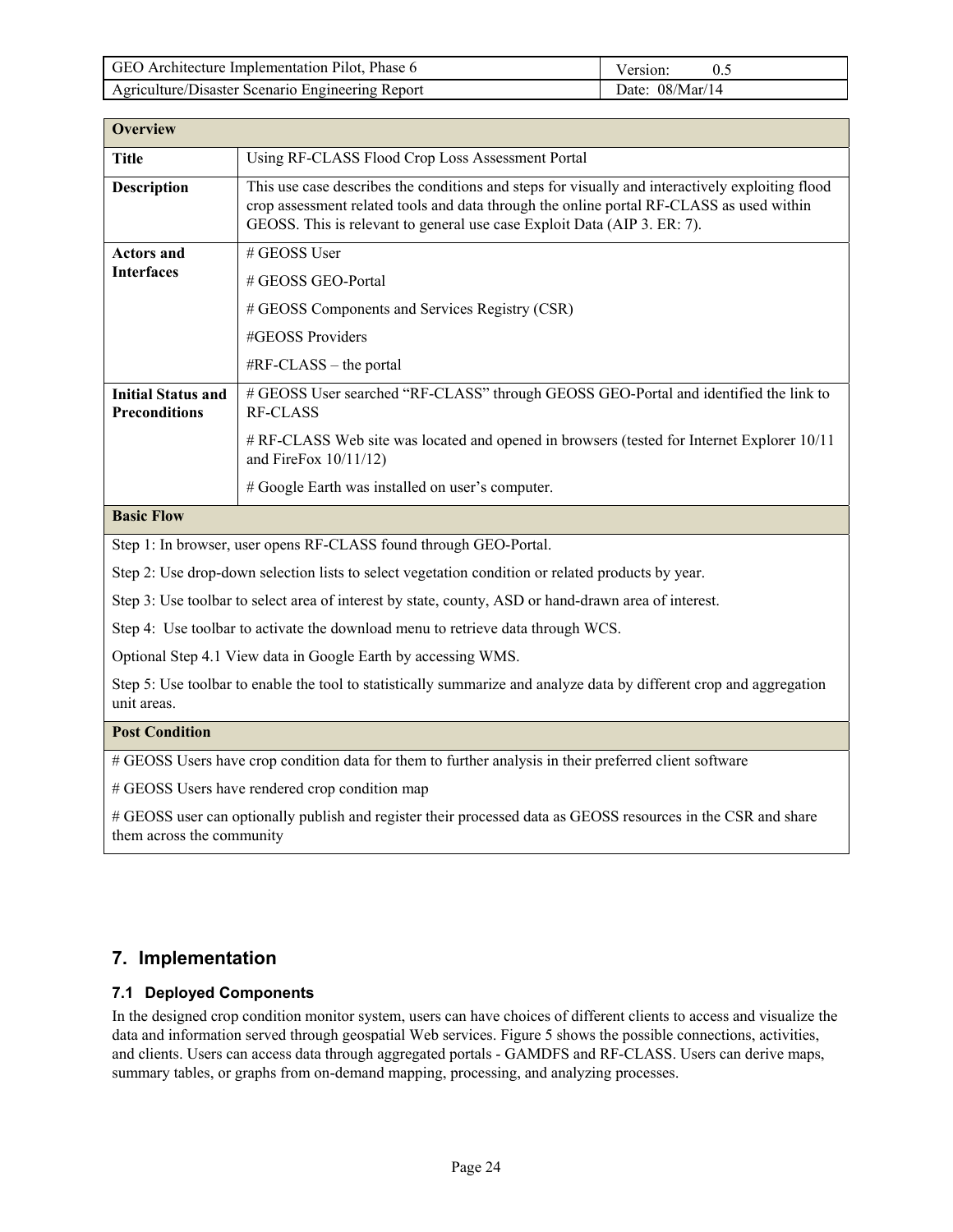| GEO Architecture Implementation Pilot, Phase 6   | 0.2<br>Version:   |
|--------------------------------------------------|-------------------|
| Agriculture/Disaster Scenario Engineering Report | Date: $08/Mar/14$ |



**Figure 5. Wiring Diagram** 

The following are deployed and registered components:

- (1) GMU WCS for 16-day global agricultural drought maps since 2001.
- (2) GMU WCS for rendering 16-day drought maps since 2001.
- (3) RF-CLASS Flood Portal
- (4) Global Agricultural Drought Monitoring and Forecasting

#### **7.2 Interoperability Arrangements**

The following specifications were followed in implementing and deploying data and Web processing services:

- (1) OGC WCS 1.0[1]
- (2) OGC WCS 1.1.1[2]
- (3) OGC WMS 1.0[3]
- (4) OGC WMS 1.1.1[4]
- (5) OGC WPS 1.0[5]
- (6) OGC WFS 1.0[6]
- (7) OGC WFS 1.1.0[7]

# **7.3 Use of the GCI**

GEOSS Component and Service Registry (http://geossregistries.info/) was used to register all deployed components, services, and data. GEO Portal (http://www.geoportal.org) was used to find components and services during the demonstration.